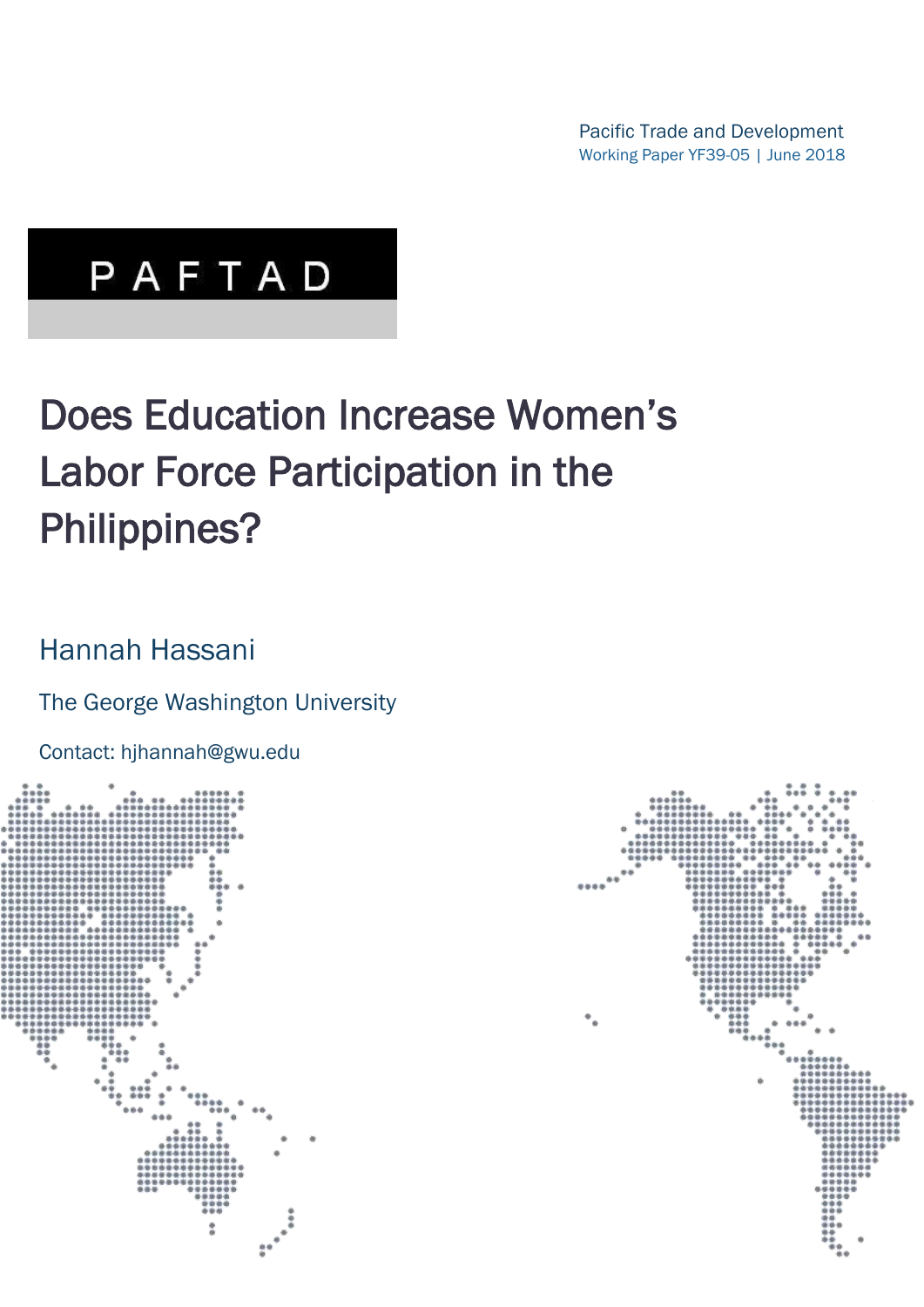# Does Education Increase Women's Labor Force Participation in the Philippines?

Hannah Hassani $<sup>1</sup>$ </sup> Department of Economics The George Washington University

## **Abstract**

In this paper, I test the relationship between educational attainment (i.e., human capital accumulation) and labor force participation of Filipina women in 2014 using data from the National Labor Force Survey. There has not been a national study of women's labor force participation since 1996, when women's employment was lower (28 percent) than it is today (60 percent). This study employs logistic regressions to show that among different levels of education, only a college degree is consistently positive and significant in determining women's participation in the paid labor force. Even when segmenting the population by marital status and age, women's employment is best predicted by a college degree, consistent with other literature on women's labor force participation. As such, women's employment is best predicted by the highest levels of education, so special attention could be paid to women ages 16 to 24, as attainment at every level increases their participation in the labor force.

 <sup>1</sup> *Author Information*

Hannah Hassani, hihannah@gwu.edu, Washington, DC, USA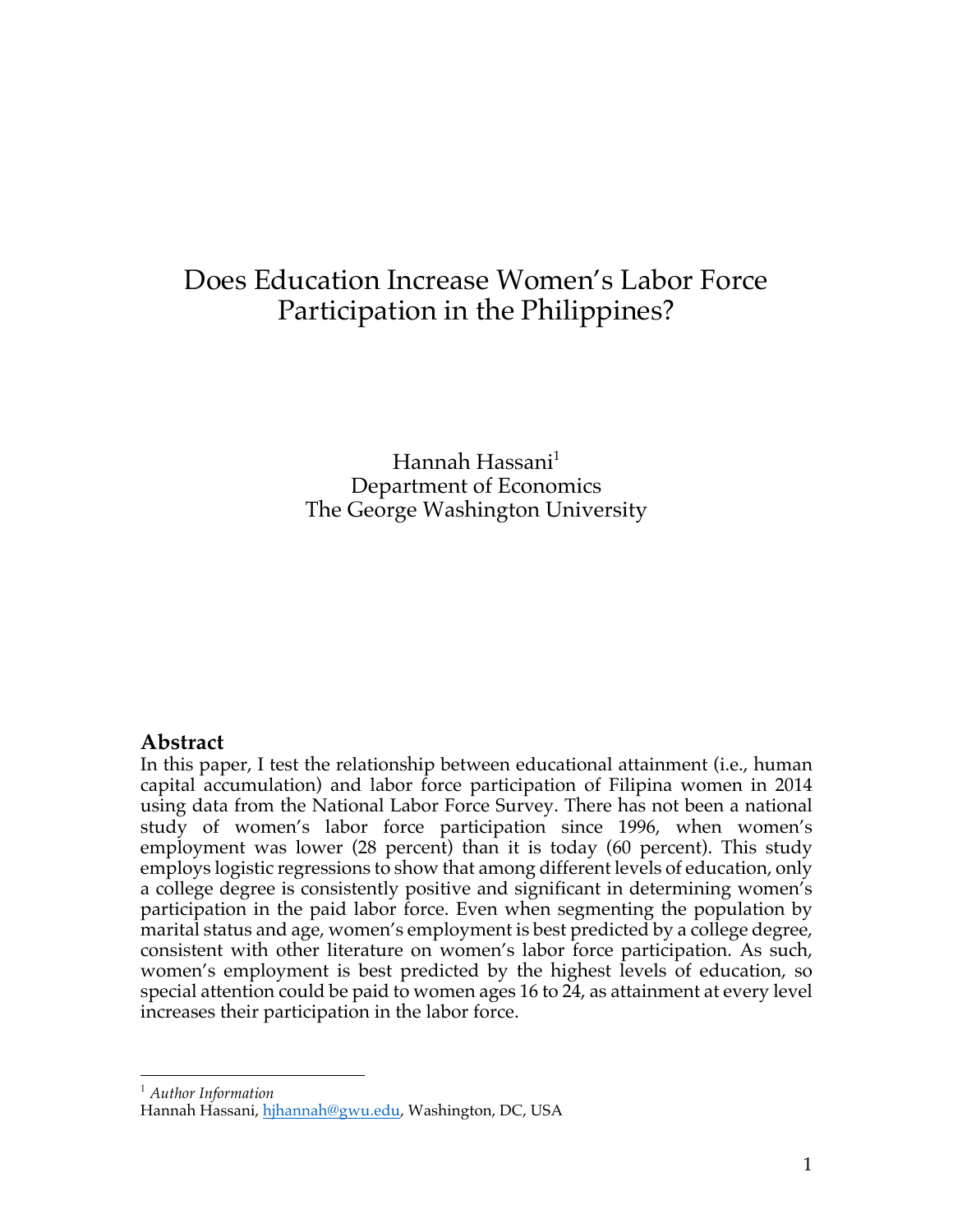### **1. Introduction2**

If a developing country pursues policy that encourages higher educational attainment for women, will women return the government's investment by participating in paid labor? Broadly speaking, the theoretical relationship between educational attainment and a person's decision to work in the labor force has been studied since human capital theorists sprung onto the scene in the 1960s (see Becker 1965, 1974, 1975; Mincer 1994; Schultz 1961). How *women's*  educational attainment affects participation in the paid labor force has also received attention, as women's life and work cycles progress differently than men's (Akbulut 2011; Heckman and Macurdy 1980). In Asia, higher educational levels among women, particularly in the highly developed Asian Tigers (Hong Kong, Singapore, South Korea, and Taiwan), presents a large-scale question: Can women in developing Asia capitalize on education to increase their income levels and social statuses? At a micro level, each woman who enters the labor force will see the trajectory of her life change as she accumulates wealth, knowledge, skills, experiences, and geographic mobility. At a national level, the potential contributions of women's paid work could shape a country's economic development.

This paper examines the interaction between increased education, or human capital accumulation, and labor force participation (LFP) among women in the Philippines. Because participation in the labor force is a binary variable employed or not employed—I perform a logistic regression to best model the micro-level data. Using the Philippines' 2014 National Labor Force Survey, I control for demographic characteristics, in particular those related to age and marriage, that traditionally affect women's LFP. My results indicate that the attainment of a college degree is the biggest and most steady predictor of women's LFP. Because lower degrees do not yield consistently significant results, I run two further regressions on single versus married women and three age groups. For young women, all degrees increase LFP, but college increases LFP for all women regardless of age or marital status. Thus, each stage of education can help women break into the labor force.

There has not been a national labor force analysis of Filipinas since 1996 (Alonzo, Horton, and Nayar 1996). The Philippines is a noteworthy case study because of its high levels of women's educational attainment (Population Reference Bureau 2017). On average, Filipina women are more likely to attend university than their male counterparts (Yamauchi and Tiongco 2013). My study of women's LFP rate in the Philippines in 2014 uses conventional theories of time allocation and human capital investment to assess how Filipina women use the time invested in their education. Does higher human capital accumulation (increased years of schooling) accurately predict women's employment (participation in the paid labor force)?<sup>3</sup> This question is of particular importance

<sup>&</sup>lt;sup>2</sup> I am greatly indebted to my advisers, Dean Elizabeth Chacko and Dr. Neil Ruiz, for their continued support of this research project. I would also like to thank the George Washington University for funding this research and the Philippines' National Statistics Office for providing me the dataset.

 $3$  Employment in labor market is any form of formal paid labor. Women's (typically unpaid) work within and around the home is critical to economic and social studies, but I focus on the relationship between education and entry into the labor market. Higher educational attainment among mothers is associated with benefits to development, such as better health outcomes for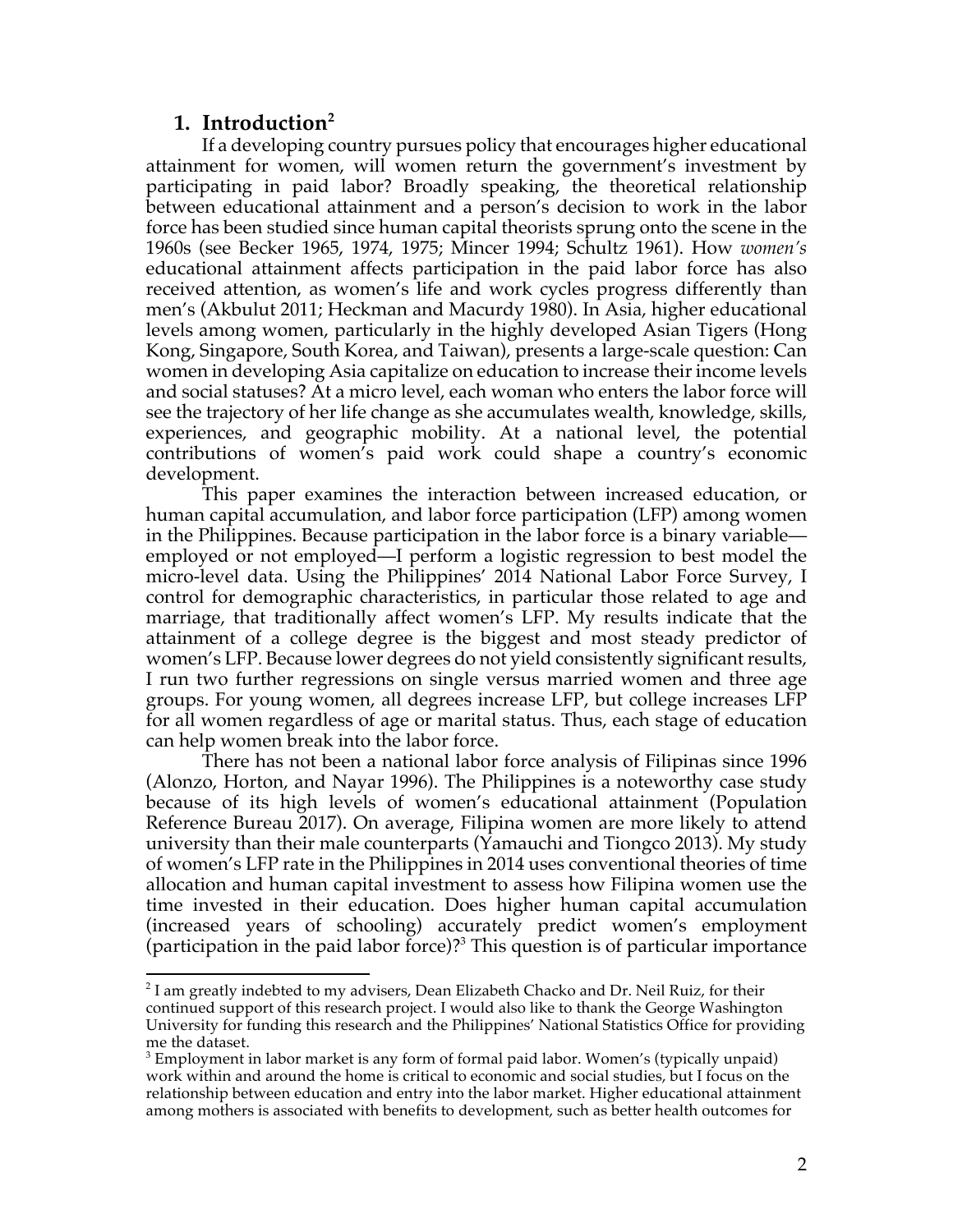for a globalized, developing country such as the Philippines, as low rates of women's LFP could indicate untapped potential, while higher employment rates could foreshadow high, sustained growth.

## **2. Intersecting Theories about Human Capital and Labor Force Participation**

Labor economics, broadly, is the study of time allocation decisions. That is, what drives people to sell their time in the ways they do, and how can we qualify how they sell their labor? Like an analysis of a goods market, economists can analyze labor market outcomes through supply and demand: the intersection of available workers and employers' desired quantity of labor and skill levels will determine the quantity and wage of labor in a market. A study of labor force participation principally examines the supply side. First, how do utilitymaximizing individuals and households decide how they spend their time? How do these market decisions differ for men and women? One component of these decisions is human capital theory. Capital, such as machinery or computers, is any investment for which higher returns are expected in the long term rather than the short term. If paying for education is seen as an investment—that is, capital that exists in a person—people allocate their time to cultivate their knowledge and skills for higher future returns. This is the theory's premise. This paper's central contribution is to understand whether human capital significantly influences women's LFP in a developing country. If the relationship is significant, governments can maximize women's productivity by investing in their schooling, and women can become more financially autonomous.

Becker (1965) was the first to introduce time into the utility function and to extend the unit of analysis from the individual consumer to the household. An individual's utility function describes the combinations of work and leisure that will maximize her satisfaction, or utility. In Becker's study, the individuals of a household make labor and leisure decisions as a group based on the household's income.

Becker (1975) also introduced the next crucial idea in time allocation theory: the household unit of analysis. Extrapolating to the household level established a gendered component. Households might send sons, not daughters, to school if they anticipate their sons will have higher income and be more useful to the household. Similarly, women's working lives are more impacted by their marital status than men. Understanding how a household collectively decides to educate and sell its work puts women's labor force decisions in context.

Women's ages also impact their labor force participation. Heckman and Macurdy's (1980) econometric analysis questions the validity of previous studies' assumptions that nonmarket time at one age is a perfect substitute at any other age. They quantified a way to incorporate age into labor supply analysis, as common sense would tell us: an 18-year-old's labor force decision will depend on factors different from a 50- or 70-year-old's. For women, age affects the stages of their lives, as they tend to enter and exit the labor market more frequently than men because of marriage, childbirth, family care, and other obligations. We

 children and higher schooling for daughters, but the relationship between education and domestic work is not as direct and is not a component of this study.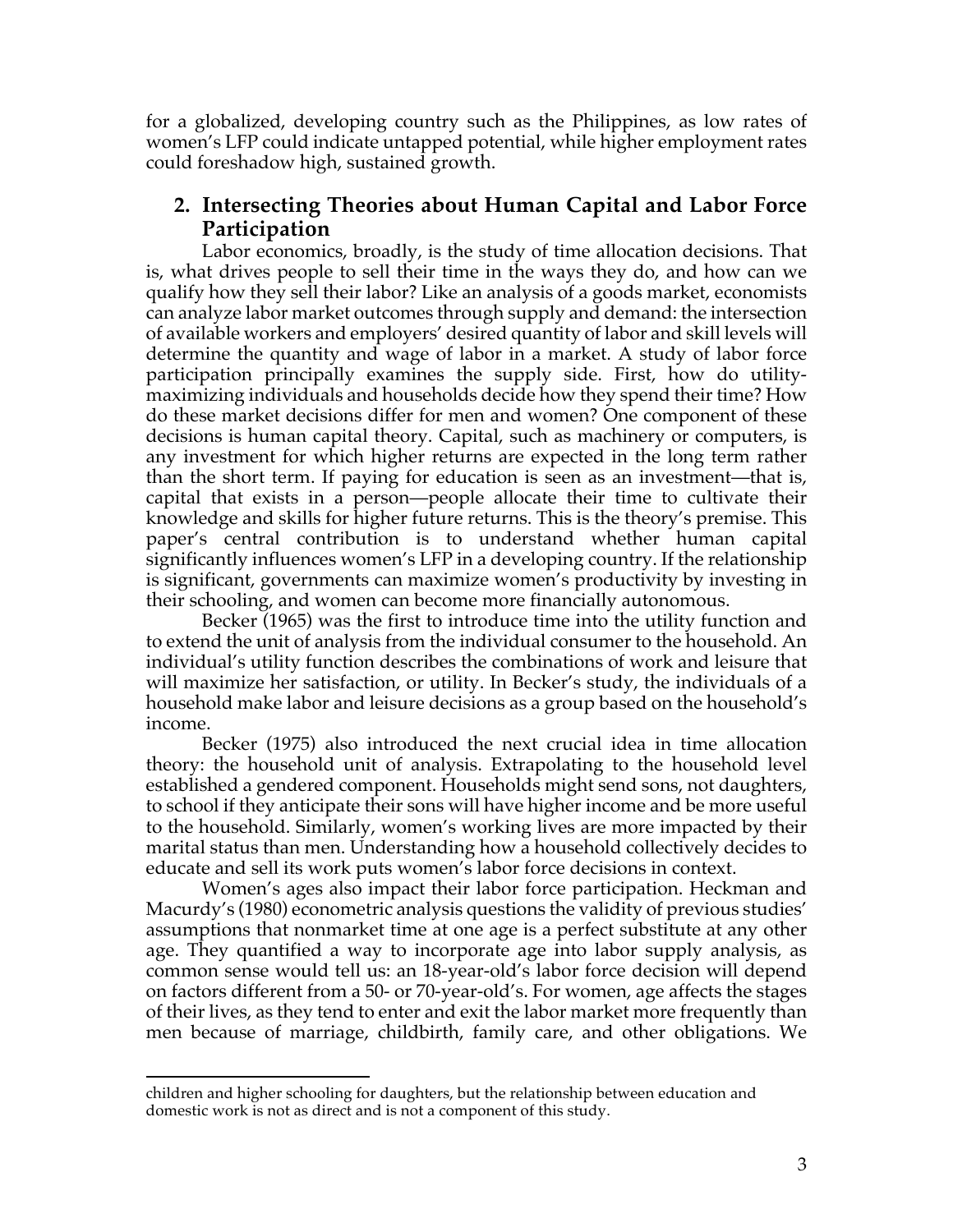cannot presume that any worker's age is substitutable across the life span, especially for women. Consequently, this study employs age as a causal variable but then segments different ages to test how women in different stages of their lives spend their working and leisure hours.

*Table 1, Major literature on labor supply*

| Major Literature on Labor Supply |  |  |  |  |
|----------------------------------|--|--|--|--|
|----------------------------------|--|--|--|--|

| Author                       | Year | Addition to literature                                                       |
|------------------------------|------|------------------------------------------------------------------------------|
| <b>Time allocation</b>       |      |                                                                              |
| Becker                       | 1965 | Add time into the utility function                                           |
| <b>Becker</b>                | 1974 | Expand unit of analysis to<br>household                                      |
| Heckman and Macurdy          | 1980 | Analyze women's age on labor<br>force participation                          |
| Tomoda                       | 1985 | Call for new definition of women's<br>labor                                  |
| Human capital                |      |                                                                              |
| Schultz                      | 1961 | Introduce human capital as an<br>investment                                  |
| Mincer and Polacheck         | 1974 | Women's workforce attachment is<br>less than men's; readily enter or<br>exit |
| <b>Eckstein and Lifshitz</b> | 2011 | Women's human capital can<br>explain rise in income in the past<br>50 years  |
| <b>Empirical studies</b>     |      |                                                                              |
| Alonzo, Horton, and<br>Nayar | 1996 | Positive coefficient on earnings for<br>women                                |
| Yamauchi and Tiongco         | 2013 | Female coefficient decreases log<br>earnings by 0.283                        |

The logic in the existing literature suggests that if women's engagement in the paid labor force is so different from men's, perhaps women's decisions would be best modeled by a different framework. At a minimum, a nuanced understanding of women's engagement in the labor market is necessary. To that end, Tomoda (1985) proposes that the definition of "labor force" is too ambiguous; what constitutes employment in one country might not be considered part of the labor force in another. Similarly, LFP is self-reported. One person's definition of actively looking for work could vary considerably from the next person's, and women could underreport employment, especially in the informal sector. Instead, Tomoda studies four Asian countries to assert that much of women's contributions to their economies are neglected in official records, as women's work is often unpaid, even though women are integral to the success and welfare of family units. Defining labor in an alternative way, such as the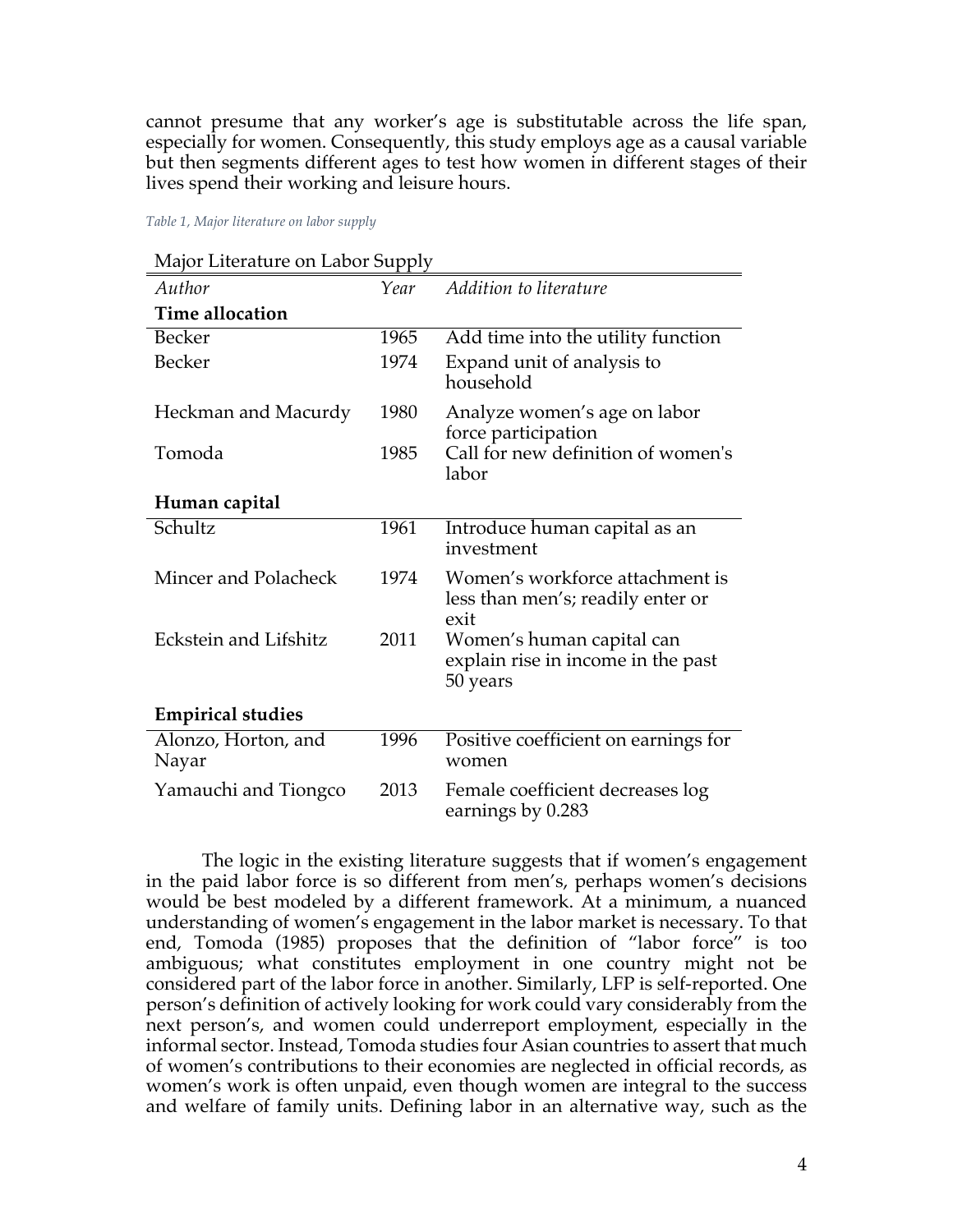social savings of children growing up near their parents, would be a different perspective on women and the workforce. Tomoda's time allocation approach still does not incorporate much of women's work as economically valuable. Instead, she exhorts researchers to find "a more refined and standardized methodology and perhaps a redefinition of labor force activities, in order to arrive at a fairer evaluation of women's economic contribution" (670). It would be interesting to conduct a time allocation study for my designated population and see the nuances of education on work-life balance, but this study maintains traditional labor market definitions to address the central research question of *whether* education influences entry into the labor market, not *how* people spend their time in different sectors.

Just as a woman's labor market decisions are informed by how she decides to spend her time, another key factor in labor market outcomes is the amount of human capital with which a person is endowed. Schultz (1961) was an early pioneer of human capital theory, which posits that all workers are not endowed equally. As workers gain experience and skills, their productive capacity increases. Thus, workers have an incentive to invest in education and training, even if there is a short-run loss in income, to increase their future earnings. This notion is similar to investment in capital or land and seems intuitive now, but it was revolutionary in the 1960s.

Schultz also discusses the role of human capital investment in the "productive superiority of the technically advanced countries" (1961, 3). That is, human capital spurs economic growth, a novel assertion at the time. Eckstein and Lifshitz (2011) corroborate this finding in the narrower field of female labor supply. They use a dynamic model of female labor that specifies social and educational variables to follow a state-dependent discrete stochastic dynamic process, and their wages follow standard Mincer and Ben-Porath functions. The model's dynamism arises from a woman's choice to maximize her present utility by working or not, subject to the budget constraint. The study finds that the rise in educational attainment during the past 50 years has accounted for 33 percent of the increase in female employment. It would follow that for my population of interest, education and LFP are positively related. Notably, this study does not use panel or time-series data and can give only a snapshot of how education influenced labor decisions at a given time.

Women around the world have flocked to the paid labor force in the past half-century (Akbulut 2011), but employment numbers are only part of the story. To reveal the gainfulness of work performed, researchers look at wage earnings, which are lower for women than for men across the lifespan, often for the same work (Goldin 1990; Murray and Keith 2003). My study, however, aims to see if education prompts women to enter the labor force at all, because simply entering can change the dynamics within a household and increase a woman's autonomy and self-sufficiency. Further, a study of age would consider occupational sectors and hierarchical distribution of male versus female workers, which is not this paper's principal aim.

The discussion of the literature thus far has been limited to broad populations and to women in general. If we turn to the Philippines, much of the econometric literature on the determinants of women's LFP uses earnings as the dependent variable and finds a negative coefficient on female variable dummies using ordinary least squares regressions.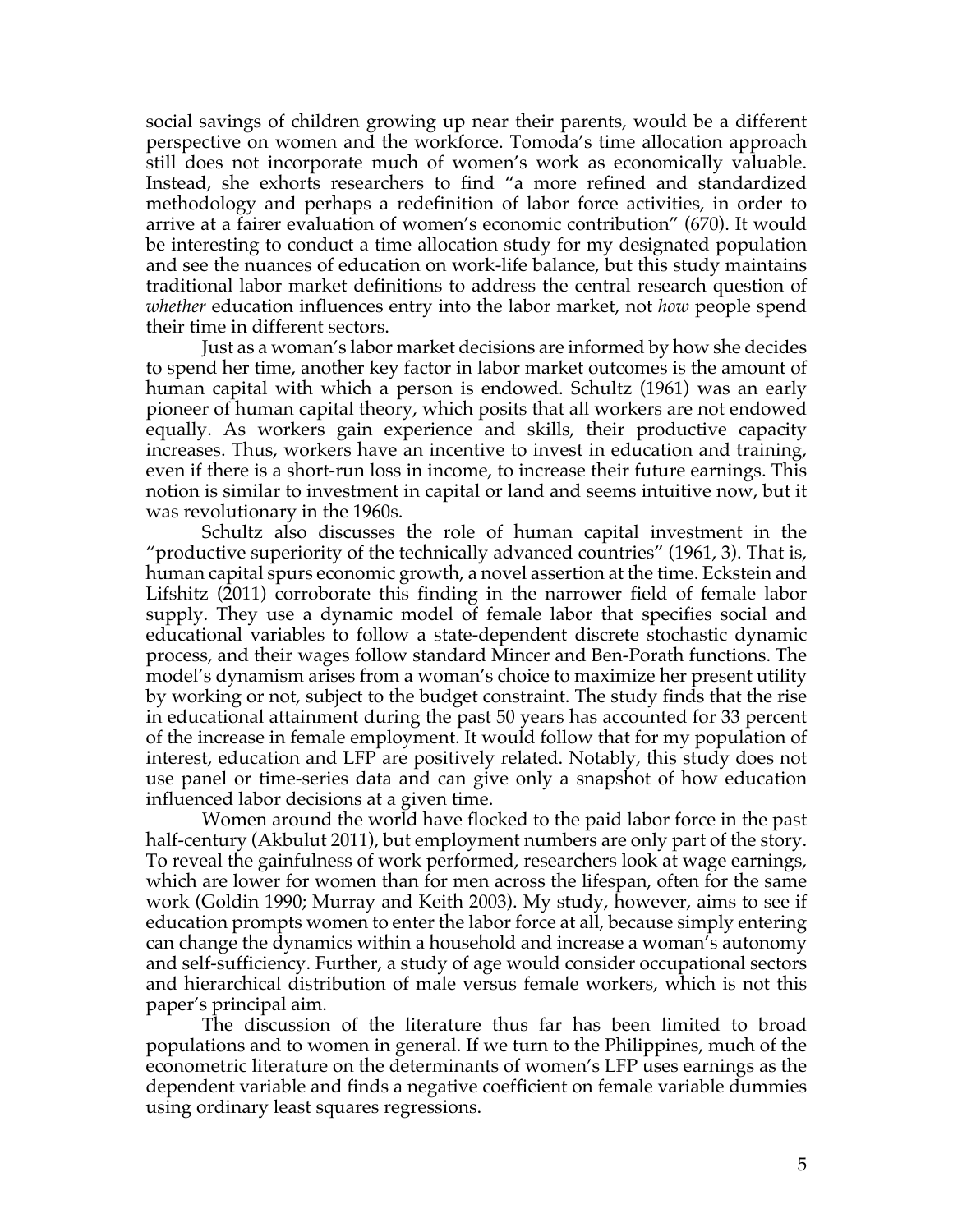Alonzo, Horton, and Nayar (1996) use ordinary least squares regressions to find that male and female urban employees in 1978 and 1988 earn more with each degree they earn. Perhaps unsurprisingly, women's returns to tertiary secondary education are nearly double that of men's. In 1978, the coefficient was 0.682 for women and 0.339 for men, and in 1988, the coefficient was 0.506 for women and 0.307 for men. This might be because women's incipient entries into the labor force facilitated an enormous increase in earnings, and in recent years, the effect has subsided. Basic human capital theory predicts that greater returns compel people to undertake the costs of investing time and money in their education. Yamauchi and Tiongco (2013) find that for a sample of Filipinos ages 20 to 49, being female decreases daily log earnings by 0.283. This value increases in magnitude with older age cohorts, suggesting that the gender gap has narrowed. Yamauchi and Tiongco also find that each additional educational degree increases log earnings, with college and postgraduate degrees increasing earnings the most.

What differentiates my study is the partition of the data to include only women to examine LFP. This isolation allows me to predict the labor market behavior for a more homogenous group, rather than just controlling for gender. To understand women's engagement in the labor force, researchers must create models that account for gendered variables, such as marital status. Even nongendered variables, such as age and educational attainment, take on a new meaning when examined for women only. As such, this paper examines the role of time allocation and human capital as they relate to female labor supply.

#### **3. The Philippines' National Labor Force Survey**

The data for this analysis come from the Filipino government's National Statistics Office. The survey is the National Labor Force Survey for the fourth quarter of 2014, which contains 202,047 respondents of all ages up to 99. Because I am interested in adult women, I truncated the data to include only women ages 16 to 65 who are not full-time students (52,311 respondents). Some labor force surveys run from ages 18 to 65, but I chose 16 as my lower bound because Filipino students graduate high school at 16. Because I excluded full-time students, I can account for 16- to 18-year-old women who do not pursue a higher degree.

Each respondent's data contain up to 48 economic indicators. Six indicators are pertinent to my analysis of human capital accumulation (table 2). Of these, I kept only *Age* and *Age<sup>2</sup>* as discrete; the rest, I converted to dummy variables to ensure the relevance of the variable to my regressions. For this reason, all non-age-related coefficients' means describe the share of the survey population that fits that description. The dependent variable, LFP, has a mean of 0.60, indicating that 60 percent of the women in the survey participate in the labor force. Other dummy variables can be similarly interpreted.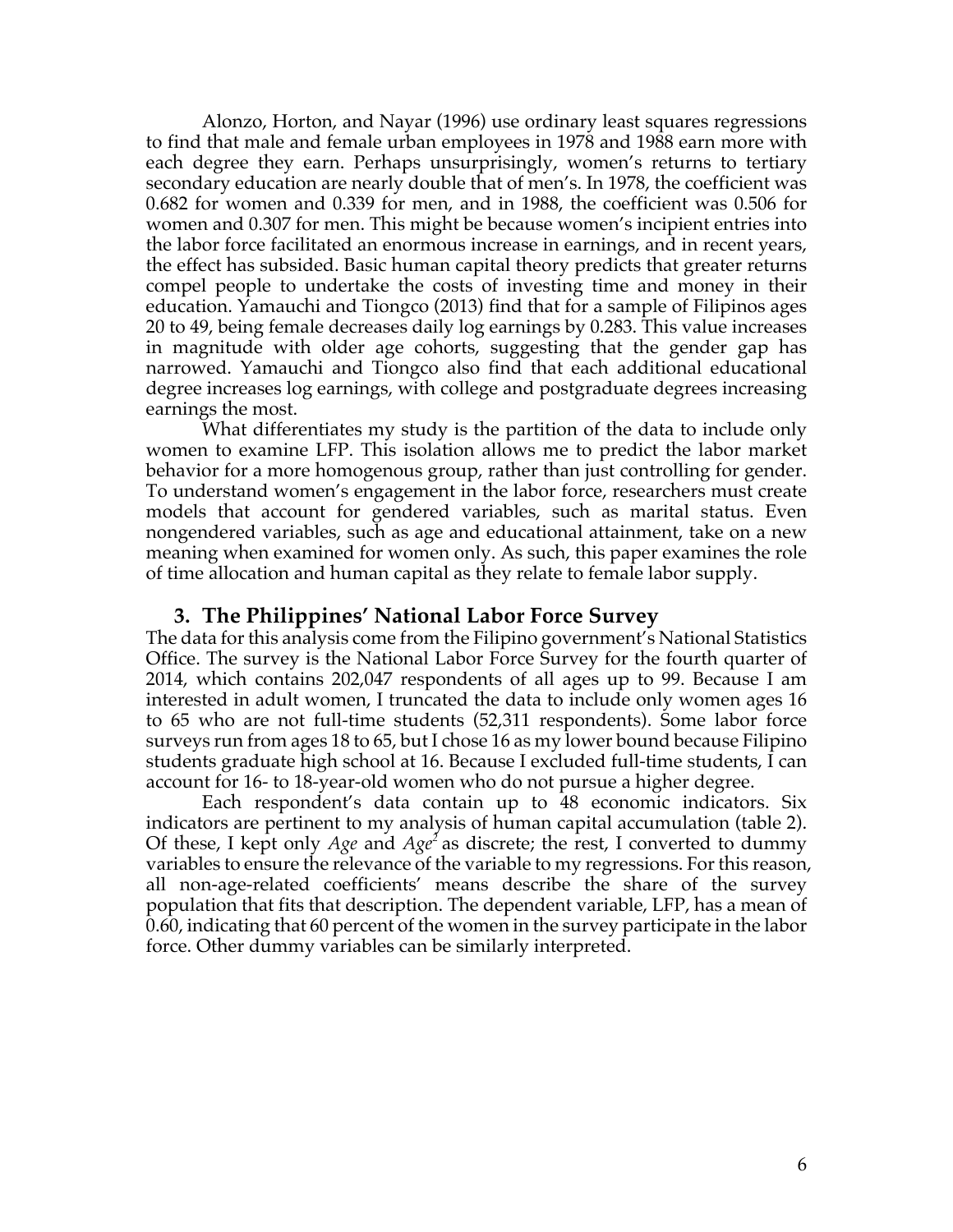#### **Summary Statistics**

*Table 2, Survey Variables*

| Variable    | <i><b>Observations</b></i> | Mean   | Std. Dev. | Min.           | Max. |
|-------------|----------------------------|--------|-----------|----------------|------|
| <b>LFP</b>  | 52311                      | 0.600  | 0.490     | $\theta$       |      |
| LessPrimary | 52311                      | 0.122  | 0.328     | $\theta$       |      |
| LessHS      | 52311                      | 0.256  | 0.437     | $\theta$       |      |
| HS          | 52311                      | 0.444  | 0.497     | $\theta$       | 1    |
| College     | 52311                      | 0.177  | 0.382     | $\theta$       |      |
| Age         | 52311                      | 39.0   | 13.5      | 16             | 65   |
| $Age^2$     | 52311                      | 1698.8 | 1089.2    | 256            | 4225 |
| Married     | 52311                      | 0.688  | 0.463     | $\theta$       |      |
| GradTech    | 52311                      | 0.961  | 0.194     | $\overline{0}$ |      |
| Urban       | 52311                      | 0.487  | 0.500     | 0              |      |

Notes: GradTech = graduate of a technical program;  $HS = high school$ ;  $LFP = labor force$ participation. A value of 0 for *GradTech* indicates that the respondent did not undertake a course, so 96.1 percent of women are not graduates of a technical program.

The dependent variable, *Labor force participation (LFP)*, comes from the survey's employment status variable. Women who are currently employed or unemployed and actively seeking work are included in the labor force. All others are excluded from the labor force and have a value of zero.

The first four independent variables of interest are the human capital variables. I used the survey's *Educational level* variable to create the following four dummy variables: *LessPrimary, LessHS, HS, and College*. *LessPrimary* includes women who have completed some or no primary (elementary) school. *LessPrimary* is the baseline level of education and is not included in the regression to avoid multicollinearity. As such, the next three educational variable results can be compared with *LessPrimary*. *LessHS* includes women who have completed primary school but do not have a high school degree. *HS* includes high school graduates and those who have attended some college. *College* includes anyone with a college degree or higher. Figure 1 shows the breakdown of the education levels.

Notably, 44 percent of the survey respondents have completed high school (versus 42 percent of men), and 18 percent have completed a four-year university degree or higher(versus 12 percent of men). The higher rate of Filipino women's educational attainment was one of the motivations for this paper, as Filipinas present an interesting case study for how education can impact women's working lives and possible financial autonomy.

The demographic controls include age and marriage variables. *Age* is the age of the respondent as of her last birthday. *Age<sup>2</sup>* is the square of that age. Including a squared age variable is standard practice, as age exhibits a negative parabolic relationship with working. That is, LFP increases as people get older but drops off as they age past their prime and retire. Although the Phillippines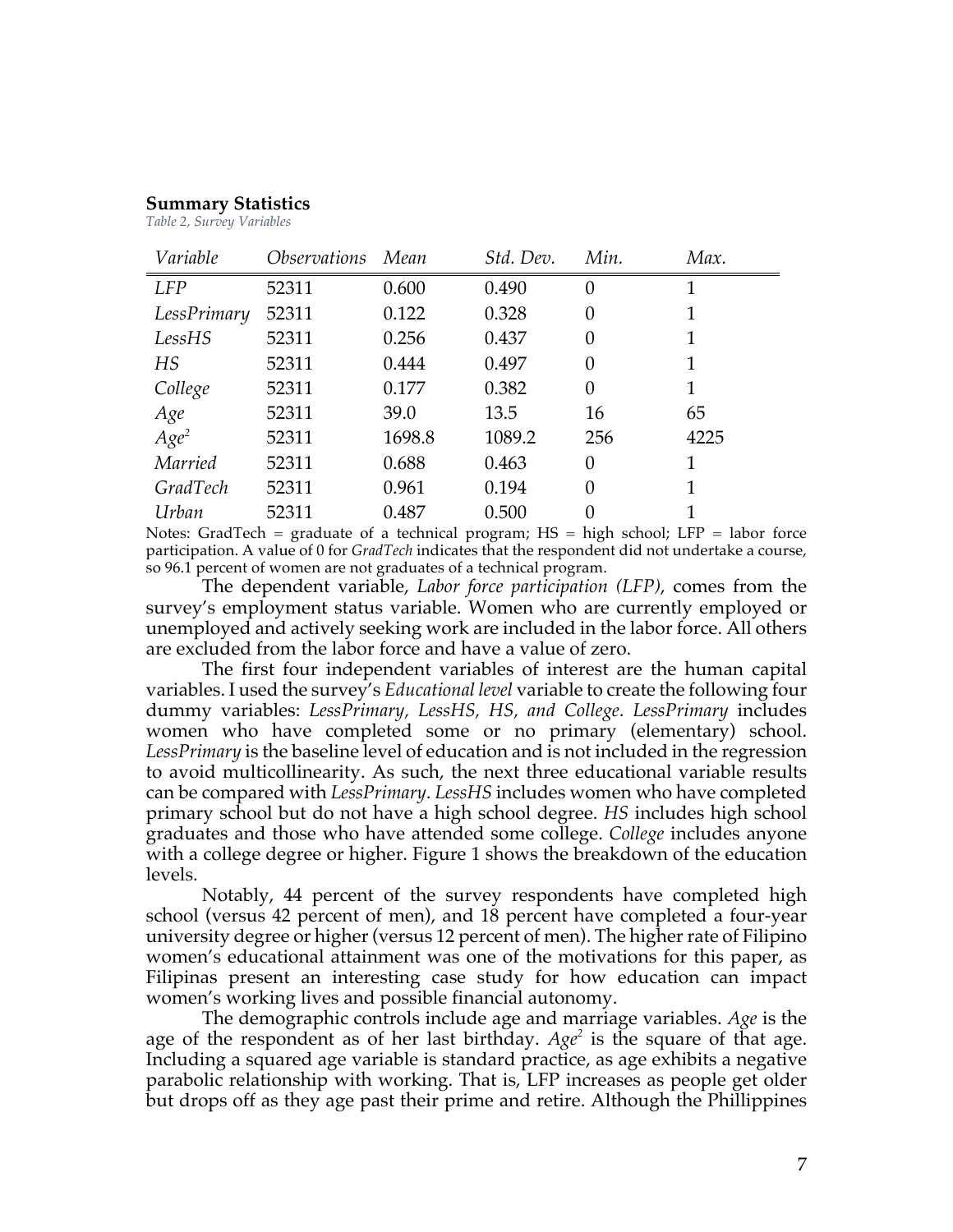has no standard retirement age, this study examines women only up to age 65. This upper bound limits generational variation and drop-offs for retirement<sup>4</sup> in workforce patterns. A more detailed analysis of age cohorts follows in the results section. The data comprise a snapshot of a person's life, specifically in the fourth quarter of 2014. The data do *not* follow the same respondents over time (like in panel data), so this study does not account for how age affects women over the lifespan. Next, the dummy variable *Married* indicates whether the respondent is married. It is essential to include a marriage variable for women, as expectations for single and married women differ greatly in Asia and around the world. Although it might be acceptable for single women to work, married women might be more obliged to stay home and manage the house or children.<sup>5</sup>





Educational Attainment of Survey

The final variables, *TechGrad* and *Urban*, might control for characteristics in women's working lives. *TechGrad* indicates whether the respondent has participated in a technical training course, or any nondegree course that presents practical or vocational training. The courses that compose 1 percent or more of the technical courses taken are listed in table 3. Only a few women have participated in one of these courses, but the variable can be a useful control because many women who do not have higher education or have been out of school for many years can quickly gain an employable skill. One fact that supports this hypothesis is that nearly all the top courses, except for computer programing, are in traditionally feminized fields—caretaking, cosmetics, fashion,

 $4$  See Raymo and Cornman (1999) for a discussion of retirement patterns in East Asia, specifically that women are working more into their later years.

 $5<sup>†</sup>$ This paper's major caveat is that there is no variable that accounts for the respondent's number of dependent children. Having children tends to negatively affect women's LFP, as demands at home increase significantly, and unless a family can rely on relatives or paid child care, the burden falls heavily on women's shoulders. In the Filipino context, partly because the country is Roman Catholic, only 44 percent of young married women have access to family planning resources such as birth control (Population Reference Bureau 2017). As such, many families have children immediately following marriage. Thus, in some sense, more than in other countries, marriage in the Philippines could account for childbearing and the associated duties for women. Either way, number of dependent children is not included.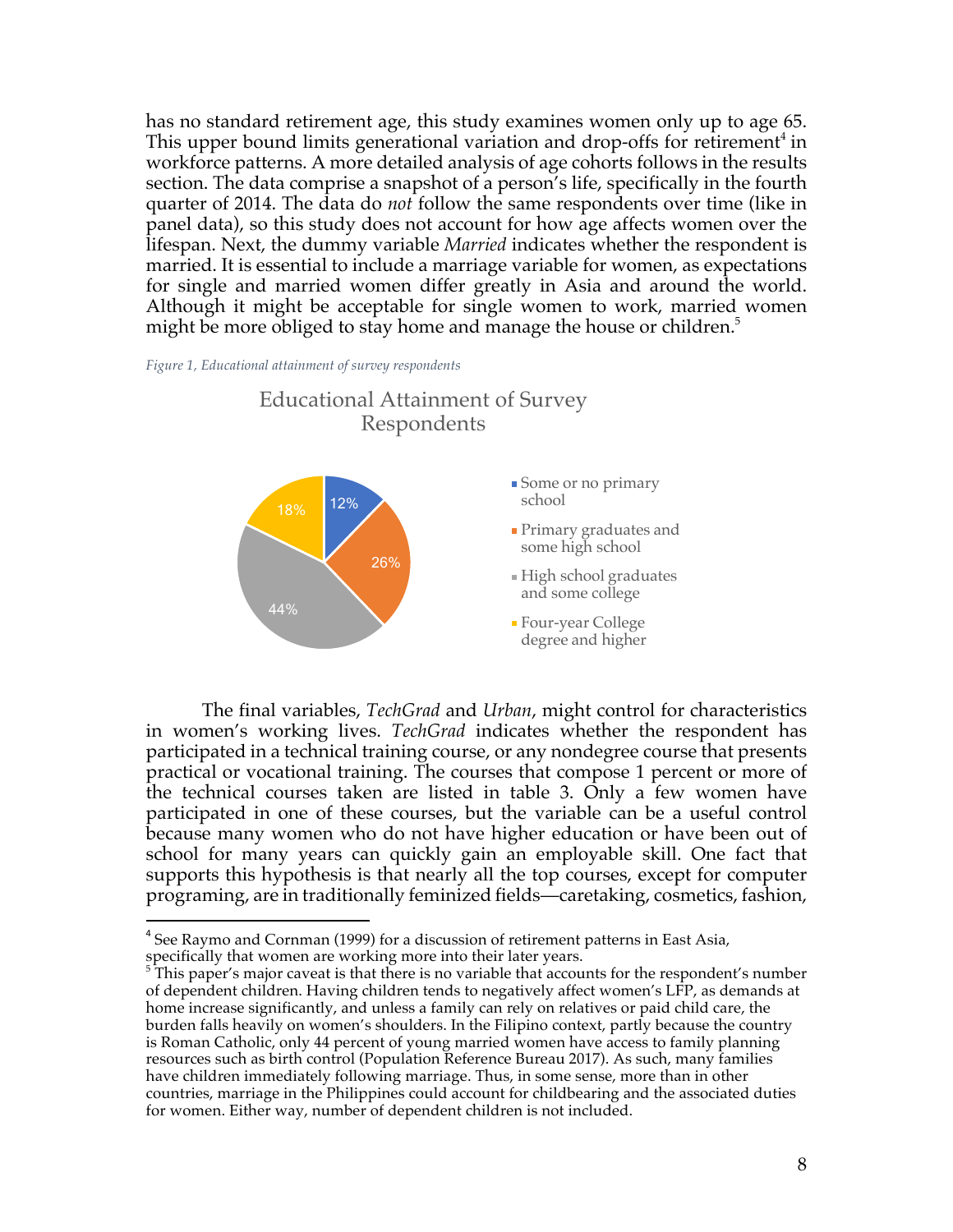and secretarial work—that have high demand and low entry costs. The top tracks suggest that women want to gain skills in traditionally female-dominated fields because perhaps that is all that is available to them.

|  | Table 3, Top vocational courses |  |
|--|---------------------------------|--|
|  |                                 |  |

| 1 U V<br>Technical Courses   |                                      |                                                                 |
|------------------------------|--------------------------------------|-----------------------------------------------------------------|
| Name of Course               | Number<br>$\sigma f$<br>Participants | Percentage of total<br>vocational<br>participants<br>$(N=2052)$ |
| Dressmaking                  | 268                                  | 13.06%                                                          |
| Secretarial                  | 150                                  | 7.31%                                                           |
| Cosmetology                  | 145                                  | $7.07\%$                                                        |
| Caregiving                   | 62                                   | $3.02\%$                                                        |
| Midwifery                    | 59                                   | 2.88%                                                           |
| Tailoring                    | 43                                   | 2.10%                                                           |
| Computer<br>programming      | 36                                   | 1.75%                                                           |
| Housekeeping                 | 35                                   | 1.71%                                                           |
| Human resource<br>management | 35                                   | 1.71%                                                           |
| Computer secretarial         | 26                                   | 1.27%                                                           |
| Cooking                      | 25                                   | 1.22%                                                           |
| Junior secretarial           | 23                                   | 1.12%                                                           |
| Nursing aide                 | 22                                   | $1.07\%$                                                        |

Top Technical Courses

Lastly, *Urban* is a dummy indicating whether the respondent's city is urban. Notably, 48.7 percent of women live in urban areas. The effect of urbanization on women's employment is mixed. Urban women might have more spatial mobility and have the freedom to choose their occupations. On the other hand, rural women might be inclined to engage in agricultural work out of necessity, though they might not self-identify as employed. Regardless of the effect, it is important to control for urbanization because women in spatially concentrated and sparse areas behave differently, and the purpose is to find the effects of education, not region.

## **4. Empirical Model**

The standard method of testing the empirical relationship between a dichotomous dependent variable (here, labor force participation) and independent variables (discrete, continuous, or dummy human capital indicators) is a logit regression, which is a logistic model. I expect the human capital variables to have a positive coefficient because I hypothesize that increased education enables women to take advantage of greater opportunities in the labor force and would thus increase a woman's chances of participating in the labor market. I also expect *Age* to yield a positive coefficient for two reasons: first,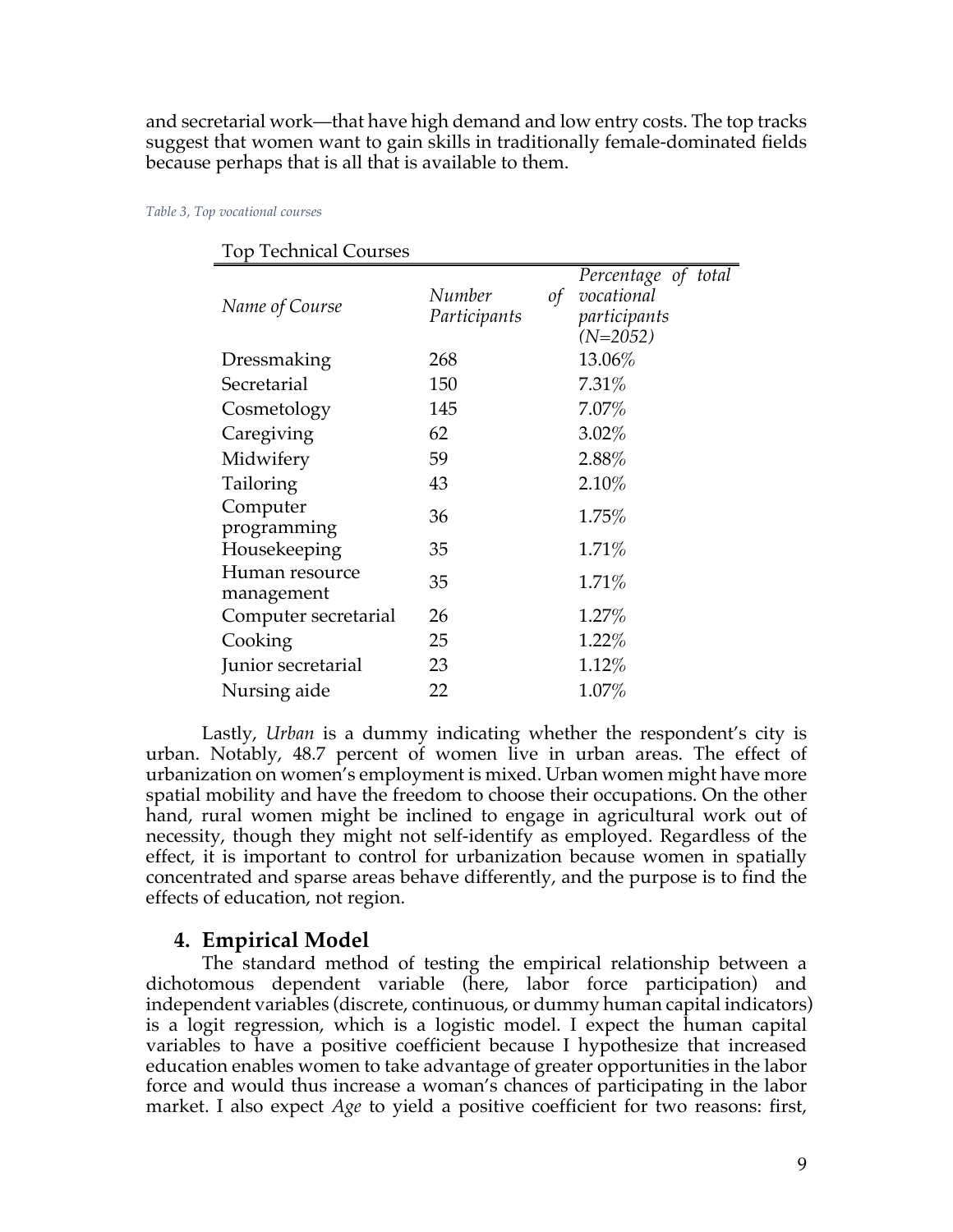young people might still be enrolled in school and not in the labor force, and second, because women often exit the labor market when they are raising children but return later in life (Goldin 1990). Lastly, I expect *GradTech* to have a positive coefficient because the variable indicates that the woman has taken the initiative to gain technical skills to make her labor more attractive to potential employers or to start her own business, as in the case of many of the cosmetic courses listed in table 3.

On the negative end, I expect the variable *Married* to yield a negative coefficient because married women are traditionally expected to stay home and raise children, which would impede their participation in the labor market. In the Filipino context, I predict that *Urban* will have a negative coefficient because high educational attainment might not be necessary for rural women to find employment, especially if women identify agricultural work as employment. It follows that being in a rural area might increase LFP and, by comparison, render urban women less likely to participate.

Two logistic models are commonly used to predict a dichotomous variable: the probit and the logit. I use the logit because the coefficients can be converted to odds ratios, which are easier to interpret. In both logistic regressions, the estimated probabilities will be necessarily between 0 and 1 because of logarithmic asymptotes. Standard ordinary least squares regression does not have such endpoints and predicts values other than 0 and 1 for LFP, which are not possible. For a dichotomous variable such as LFP, the only values are 0 and 1, so any values other than the endpoints do not predict the variable. The logit yields an s-shaped curve, which fits the data better because of the steep slope at values between 0 and 1 (figure 2). The curve moves quickly through all impossible values while maintaining a continuous function. The red points denote data that correspond to 0 (no participation in the labor force) and 1 (participation in the labor force), the binary options for a dichotomous dependent variable.

*Figure 2, Sample Logistic Regression Curve*



Logistic Regression with STATA. Retrieved from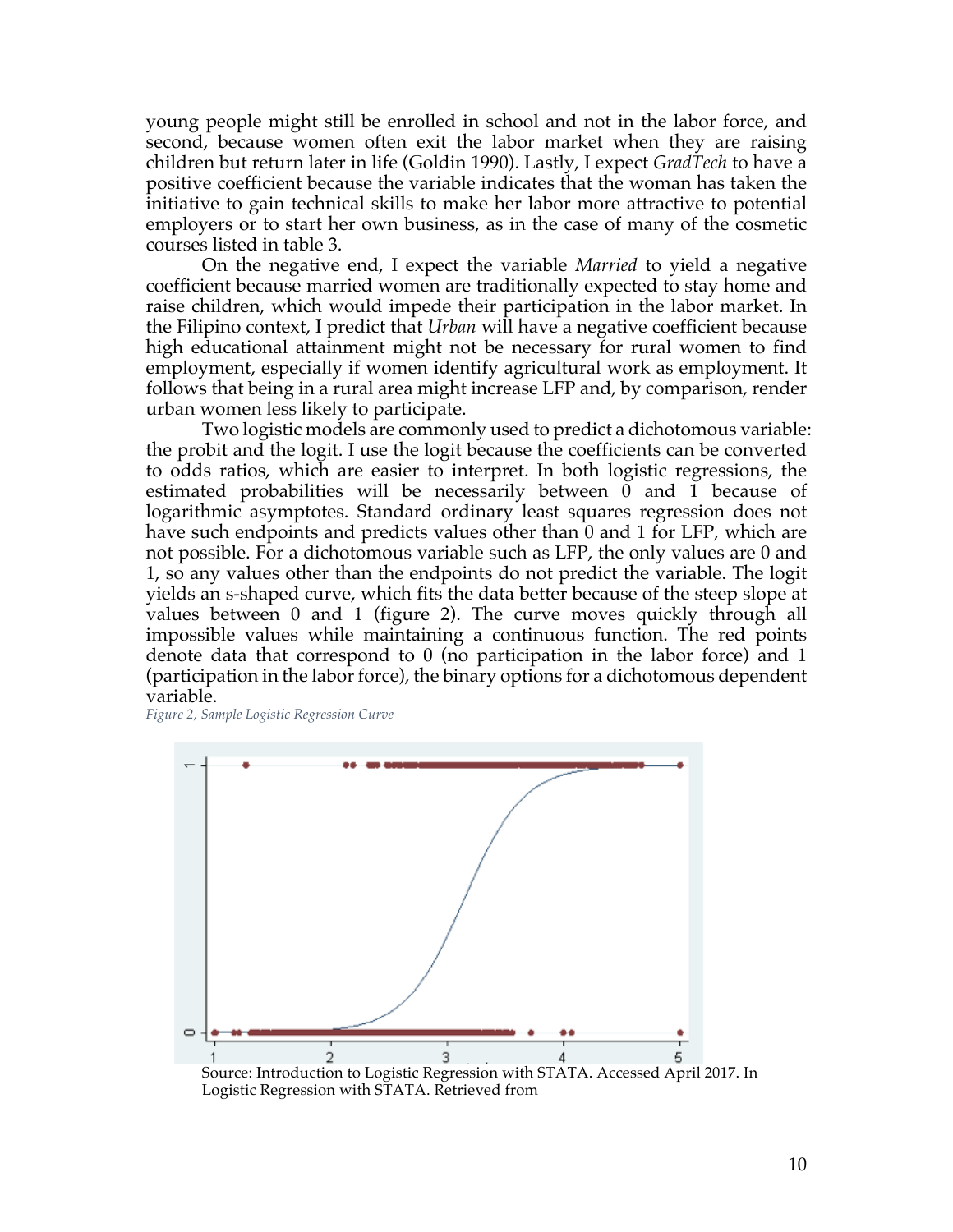http://stats.idre.ucla.edu/stata/webbooks/logistic/chapter1/logistic-regressionwith-statachapter-1-introduction-to-logistic-regression-with-stata/

In terms of a mathematical model, the standard logistic regression equation is as follows:

*Equation 1, Standard Logit*

$$
\ln \frac{p}{1-p} = \alpha_i + \beta_i x + \varepsilon_i \tag{1}
$$

where p is probability of the dependent variable,  $\alpha$  is a constant that determines the logistic intercept,  $β$  is the coefficient that determines the slope of the curve, x is the independent variable, and  $\varepsilon$  is the residual.  $\frac{p}{1-p}$  is the odds ratio, and  $\ln \frac{p}{1-p}$ is the log odds ratio, or "logit."

My regression model is as follows:

*Equation 2, Logistic regression equation for this study*

$$
\ln \frac{\text{LFP}}{1 - \text{LFP}} = \alpha_i + \beta_{1i} \text{LessHS}_i + \beta_{2i} \text{HS}_i + \beta_{3i} \text{College}_i + \beta_{4i} \text{Age}_i + \beta_{5i} \text{Age}^2 \cdot 2_i + \beta_{6i} \text{Married}_i + \beta_{7i} \text{Urban}_i \tag{2}
$$
\n
$$
+ \beta_{8i} \text{GradTech}_i + \varepsilon_i
$$

The unit for the coefficients are in log odd units because the dependent variable, LFP, is on a logit scale. In the raw model, the coefficient thus estimates how much a one-unit increase in an independent variable, holding all other variables constant, will increase the predicted log odds of the dependent variable, LFP, equaling 1. Variables that are not statistically significant are effectively 0, which will be taken into consideration in the regression equation. In addition, a onepoint increase in a dummy variable would mean going from one binary outcome to another, such as no participation in vocational training to participation in vocational training. To get an intuitive sense of the interpretation, I present an arbitrary example: a 37-year-old woman who has a high school degree, lives in an urban area, is single, and has not participated in a vocational course would produce this equation:

*Equation 3, Sample equation*

$$
\ln \frac{\text{LFP}}{1 - \text{LFP}} = \alpha + \beta_2 * 1 + \beta_4 * 1 + \beta_5 * 37 + \beta_6 * 37^2 + \varepsilon \quad (3)
$$

In the logit, each independent variable must be interpreted individually against the dependent variable. In this example, the woman's high school degree increases the log odds of her participating in the labor force by  $\beta_2$ , holding all other variables constant.  $\beta_4$ ,  $\beta_5$ , and  $\beta_6$  can be similarly interpreted.

To ease the interpretation of the logit regression, I present my findings in odds ratios. The odds ratio reports the percentage increase in the probability of the dependent variable at any value of the independent variable. In the case of the 37-year-old woman in equation 3,  $\beta_2$ ,  $\beta_4$ ,  $\beta_5$ , and  $\beta_6$  would represent percentages. For example, her high school degree increases her odds of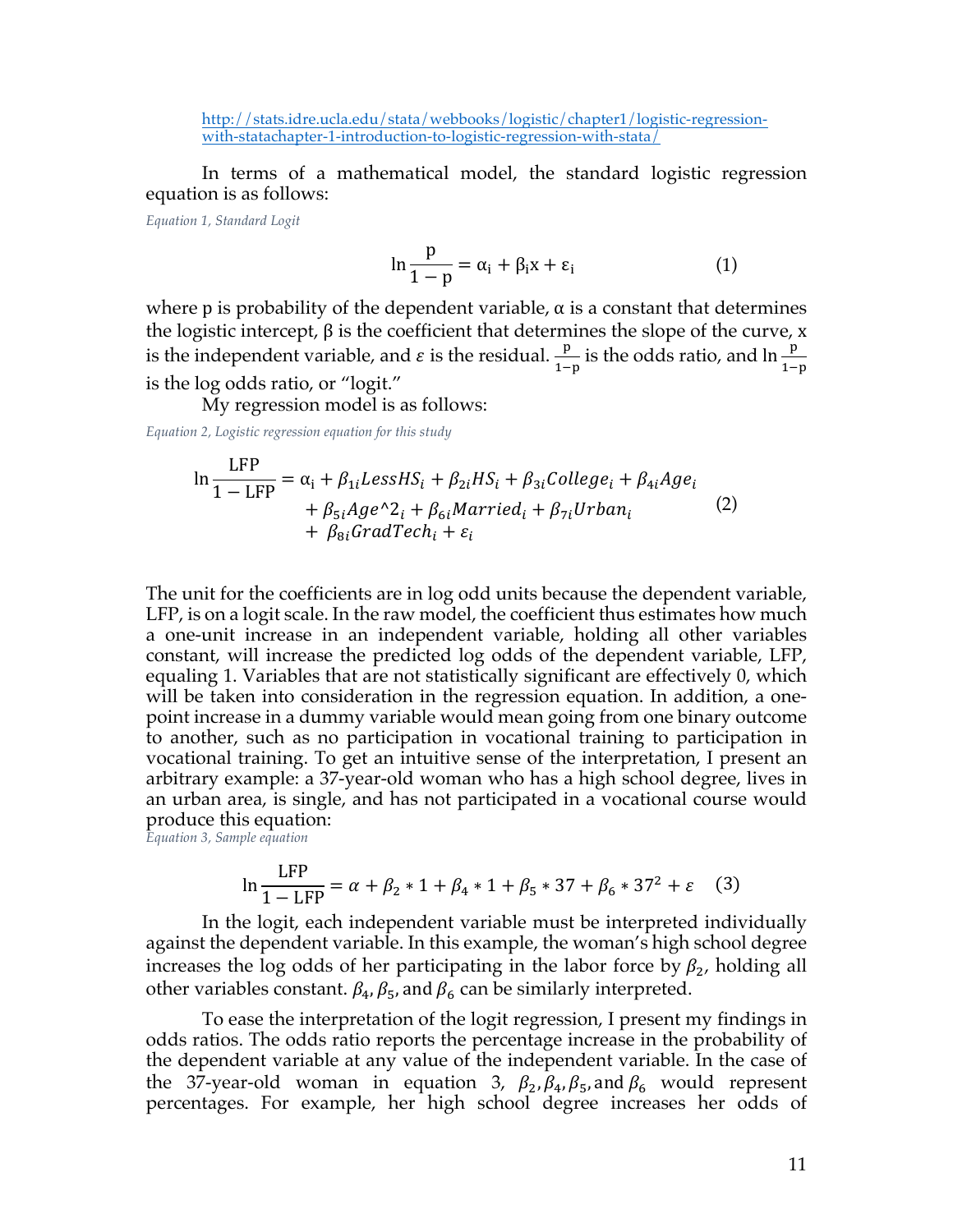participating in the labor force by  $(\beta_2 - 1) * 100$  (a value of 1 is 100 percent, so any value below 1 decreases the likelihood, and any value above 1 increases the likelihood). <sup>6</sup> For odds ratios less than 1, we divide the ratio into 1 to interpret the odds ratio (i.e.,  $[1/\beta_2] * 100$ ). This way, we can measure the magnitude of difference, not just the direction.

|                         | Dependent variable:    |                          |                            |                            |                            |
|-------------------------|------------------------|--------------------------|----------------------------|----------------------------|----------------------------|
|                         | LFP                    |                          |                            |                            |                            |
|                         | $\overline{(1)}$       | (2)                      | (3)                        | $\overline{(4)}$           | $\overline{(5)}$           |
| LessHS                  | $0.930**$<br>(0.0306)  | $0.943*$<br>(0.0309)     | 0.998<br>(0.0344)          | 1.009<br>(0.0349)          | 1.007<br>(0.0349)          |
| HS                      | 0.981<br>(0.0300)      | 1.030<br>(0.0321)        | 1.011<br>(0.0332)          | 1.038<br>(0.0347)          | 1.026<br>(0.0345)          |
| College                 | $2.643***$<br>(0.0998) | $2.727***$<br>(0.105)    | $2.407***$<br>(0.0957)     | 2.491***<br>(0.102)        | 2.484***<br>(0.101)        |
| Age                     |                        | $1.068***$<br>(0.00490)  | $1.173***$<br>(0.00613)    | $1.174***$<br>(0.00614)    | $1.174***$<br>(0.00614)    |
| Age <sup>2</sup>        |                        | 0.999***<br>$(5.73e-05)$ | $0.998***$<br>$(6.42e-05)$ | $0.998***$<br>$(6.41e-05)$ | $0.998***$<br>$(6.42e-05)$ |
| Married                 |                        |                          | $0.342***$<br>(0.00890)    | $0.340***$<br>(0.00889)    | $0.340***$<br>(0.00890)    |
| Urban                   |                        |                          |                            | $0.920***$<br>(0.0189)     | $0.918***$<br>(0.0189)     |
| TechGrad                |                        |                          |                            |                            | $0.832***$<br>(0.0440)     |
| Constant                | $1.296***$<br>(0.0352) | $0.337***$<br>(0.0299)   | $0.116***$<br>(0.0110)     | $0.118***$<br>(0.0111)     | $0.142***$<br>(0.0153)     |
| Observations            | 52,311                 | 52,311                   | 52,311                     | 52,311                     | 52,311                     |
| Wald chi <sup>2</sup>   | 1278.03                | 1501.7                   | 3112.58                    | 3111.7                     | 3116.61                    |
| Prob > chi <sup>2</sup> | 0.000                  | 0.000                    | 0.000                      | 0.000                      | 0.000                      |
| Pseudo $R^2$            | 0.0234                 | 0.028                    | 0.0594                     | 0.0597                     | 0.0599                     |

#### **5. Results and Analysis** Regression 1: Baseline Regression, Odds Ratios

Notes: HS = high school; LFP = labor force participation. Robust standard errors are in parentheses.

\*\*\* *p* <0.01; \*\* *p* <0.05; \* *p* <0.1.

In the table Regression 1, I first tested the educational variables (*LessHS*, *HS*, *College*, and *TechGrad*) and LFP exclusively. Column 1 shows that *College* is

 $6$  The same logit regression produces the raw coefficients and odds ratios, but programming code will display different outputs. Interested readers can find the raw coefficients for all the regressions presented in section 5 in appendixes A through D.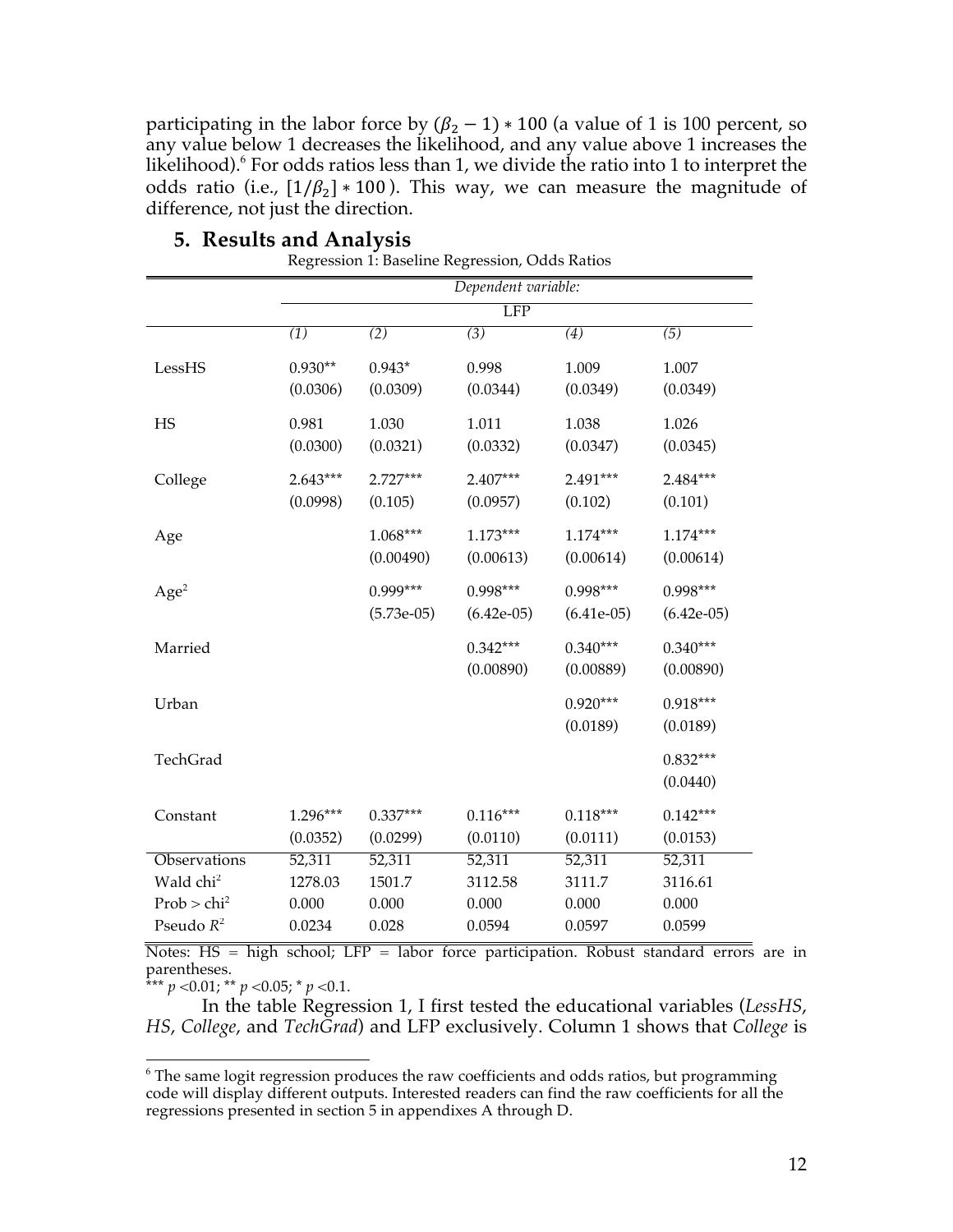significant and positive at a 1 percent level; attending college (compared with *LessPrimary*, or no degree) increases the odds of women's labor force participation 164 percent. In contrast, both *LessHS* and *HS* marginally decrease the likelihood of participation, and *HS* is not significant. This is perhaps because middle or high school degrees do not offer much of a premium over no degree and therefore do not affect women's paid employment. Column 2 includes the *Age* and *Age<sup>2</sup>* variables, both of which are significant at a 1 percent level. In this scenario, a one-year increase in age corresponds to a 6 percent increase in the odds of LFP. *Age<sup>2</sup>* has effectively no impact. When I account for age, *LessHS* becomes less significant, moving down to a 10 percent level, and *HS* remains insignificant. The effect of college actually increases to 173 percent, suggesting that accounting for age, having a college degree is even more of a predictor of LFP.

Column 3 accounts for the major demographic variable that impacts most women in the workforce: marriage. It is the addition of *Married* that begins to unravel female interaction with the labor market. *LessHS* and *HS* still have a minimal effect on LFP. Interestingly, the effect of *College* diminishes 30 percent, meaning that before, single women (probably) positively skewed the effect of college upward toward having a larger effect than it actually does. When accounting for marriage, women with a college degree are less likely to work. Remarkably, the odds ratio for *Married* is low, implying that single women are 194 percent more likely to participate in the labor force than their married counterparts, significant at a 1 percent level.<sup>7</sup> This value could offset the large coefficient on *College*, which reveals the dramatic effect of marriage on women's entrance into and continuation in the paid labor market. Lastly, column 4 adds *Urban*, which has a slight downward effect. Compared with urban women, rural women are 8 percent more likely to work. Lastly, contrary to my hypothesis, *GradTech* decreases the likelihood of LFP at a 1 percent significance level. Only 3.92 percent of women participated in a vocational training course and so the effect on other variables is small, but it is still surprising that women who did not participate in a technical course are 20 percent more likely than their participant counterparts to work. One possible explanation is that currently 10 percent of the Filipino population works as overseas contract workers, and the technical courses are geared toward training workers to go abroad. In that case, women who remain in the Philippines who have taken these courses are either waiting to go or return from abroad or have returned and are satisfied with their (higher) earnings.

The downward effect of *Married* is even greater than expected. Because the predictor has such a severe impact, I run a second regression that segments single and married women to see how the educational controls affect LFP within marital statuses. Regression 2 presents the results. There are about three times as many married women (35,985) as there are single ones (11,517). Second, all dependent variables now become significant, suggesting that perhaps single and

 

<sup>&</sup>lt;sup>7</sup> This percentage is derived from the expression  $[1/0.34] * 100$ , as discussed in section 4. Other odds ratios in this section are calculated using the same formula. The interpretation would be straightforward if all variables had odds ratios greater than 1, but variables change magnitude across regressions. For consistency, I use the same variables across all regressions, even if the interpretation must be adjusted slightly.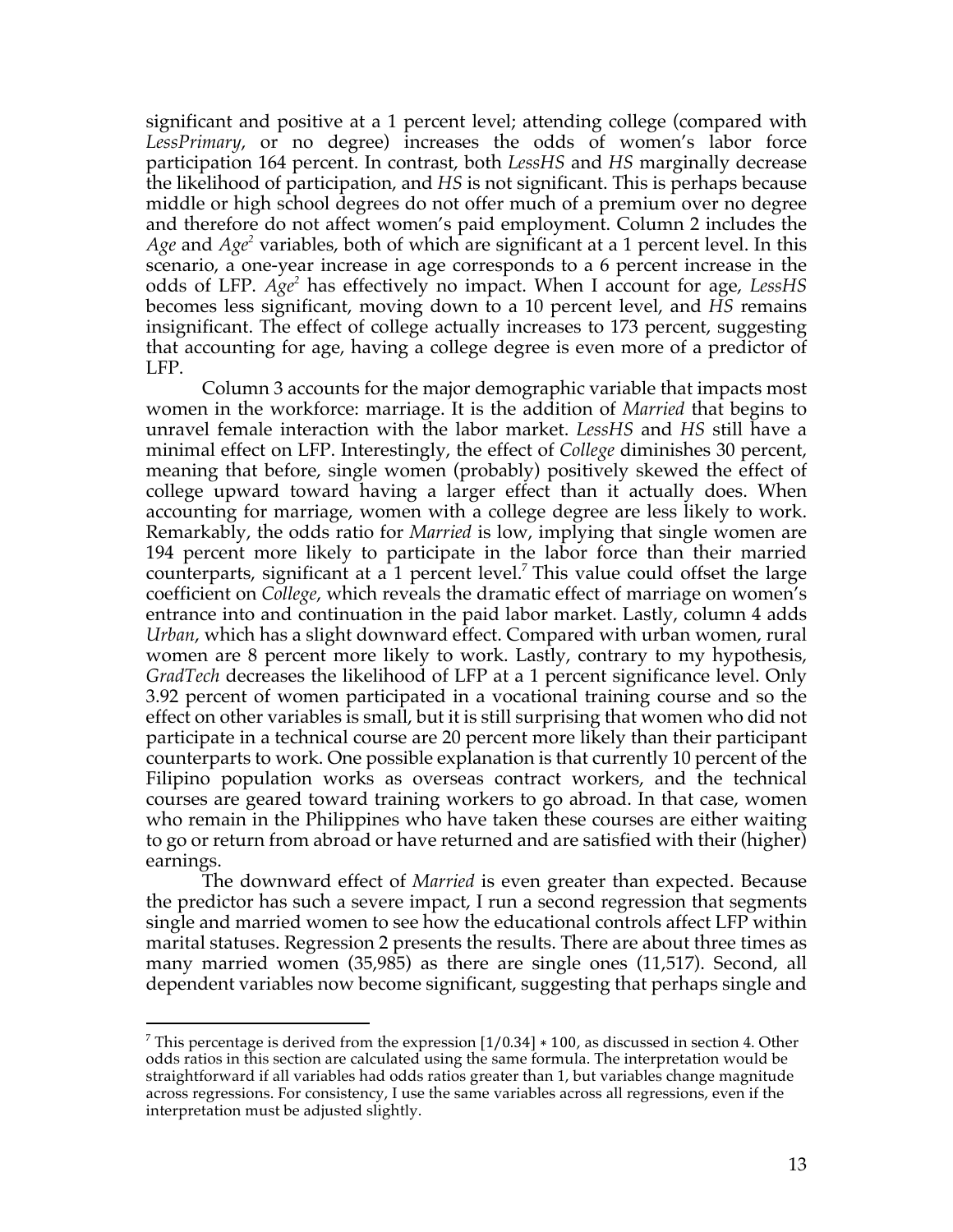married women behave so differently in the labor market that it is better to compare them separately than to include them in the same model.

For single women, each level of education increases their likelihood to participate significantly and sizably. Having only a middle school (*LessHS*) or high school (*HS*) degree increases the likelihood of participating by 129 and 191 percent, respectively. The college effect triples from the previous regression to 590 percent. That educational variables are correlated with LFP does not mean education is a causal factor. It is possible that to work certain jobs, women need college degrees, and so it is the labor force opportunity that causes women to get a degree, not the other way around. Urbanization tends to affect women differently. For single women here, being urban increases the likelihood of LFP 49 percent, but again, there might be factors that are unaccounted for. There could be a self-selection bias where single women migrate to urban areas to find work, regardless of educational level. But the fact that single women at all educational levels—controlling for demographics, geography, and nontraditional educational attainment—are more likely than women without any degree to work suggests a strong, positive relationship between the two variables of interest.

|                         | Dependent variable: |              |  |  |
|-------------------------|---------------------|--------------|--|--|
|                         | LFP                 |              |  |  |
|                         | Single              | Married      |  |  |
| LessHS                  | $2.292***$          | $0.856***$   |  |  |
|                         | (0.220)             | (0.0335)     |  |  |
| <b>HS</b>               | 2.912***            | $0.827***$   |  |  |
|                         | (0.248)             | (0.0318)     |  |  |
| College                 | 6.899***            | 2.039***     |  |  |
|                         | (0.655)             | (0.0981)     |  |  |
| Age                     | $1.119***$          | 1.234***     |  |  |
|                         | (0.0141)            | (0.00859)    |  |  |
| Age <sup>2</sup>        | $0.998***$          | $0.998***$   |  |  |
|                         | (0.000172)          | $(8.23e-05)$ |  |  |
| Urban                   | 1.490***            | $0.823***$   |  |  |
|                         | (0.0688)            | (0.0202)     |  |  |
| TechGrad                | $0.781**$           | $0.821***$   |  |  |
|                         | (0.0880)            | (0.0541)     |  |  |
| Constant                | $0.153***$          | $0.0172***$  |  |  |
|                         | (0.0370)            | (0.00270)    |  |  |
| Observations            | 11,517              | 35,985       |  |  |
| Wald chi <sup>2</sup>   | 778.3               | 1967.49      |  |  |
| Prob > chi <sup>2</sup> | 0.000               | 0.000        |  |  |
| Pseudo $R^2$            | 0.0691              | 0.0541       |  |  |

| Regression 2: Single and Married Women, |
|-----------------------------------------|
| Odds Ratio                              |

Notes: HS = high school; LFP = labor force participation. Robust standard errors are in parentheses.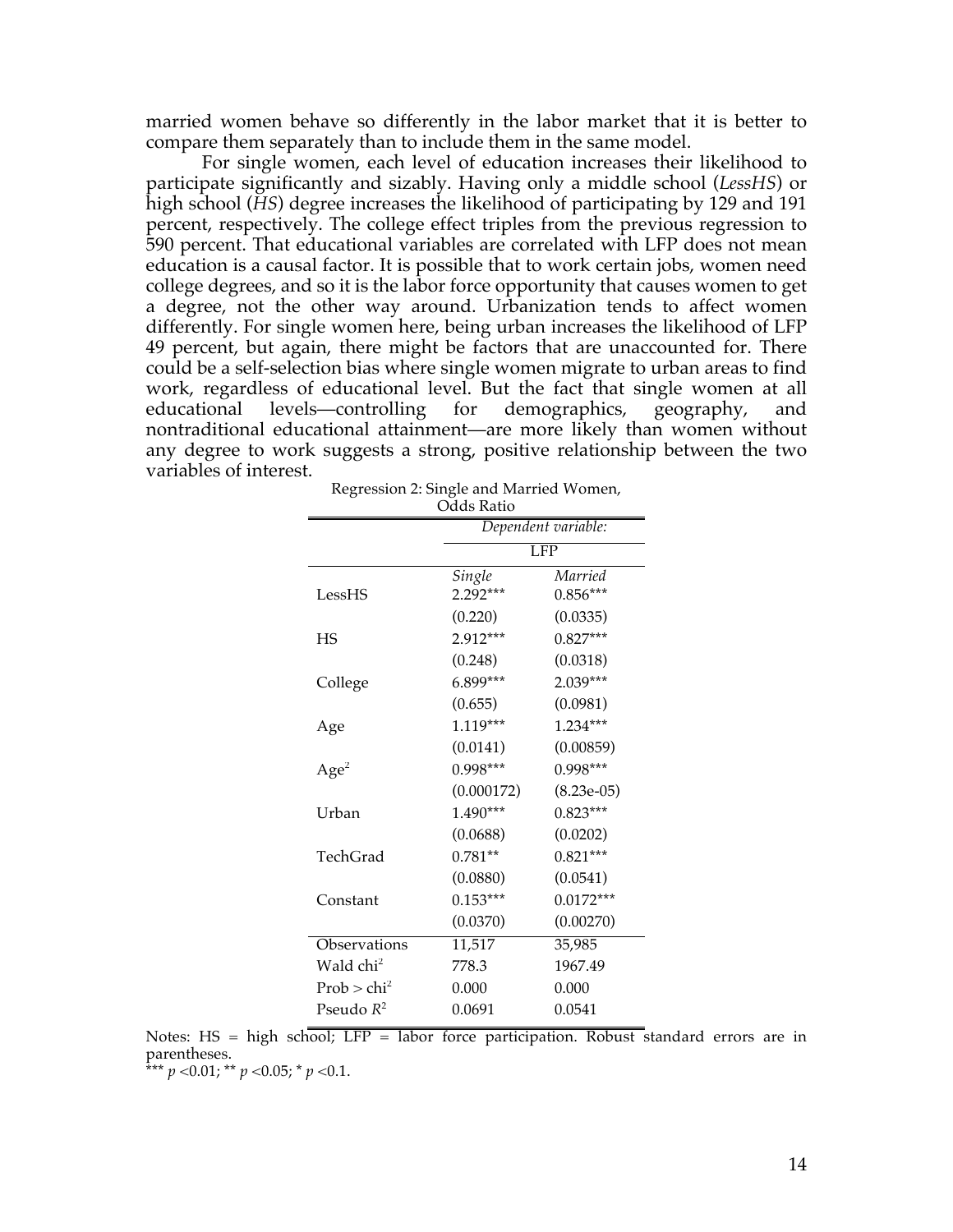Married women present an almost reverse picture. Single women with a middle school (*LessHS*) or high school (*HS*) degree compared with no degree are 17 and 21 percent more likely to participate in the labor force. College degrees still increase the likelihood of working in paid labor 104 percent, though less than for single women. One possible explanation for the downward effect of middle and high school degrees is that these two educational variables might represent lower-middle-income members of society. For the lowest income levels (assuming income and education are positively correlated), having no degree might not hinder a wife from working out of sheer necessity. In contrast, women who have more education might have a choice about whether they want to work or stay home with the children. It is also possible that there is a geographic or income explanation: married women living in rural areas are 22 percent more likely to participate in the labor force, meaning urban, married women are more likely to work than their rural counterparts. Again, perhaps this is out of necessity rather than choice.<sup>8</sup>

In the two preceding regressions, age was a control variable. But different age groups' educational levels might cause them to make decisions differently. In particular, the level of education might not be as important for older generations of women looking for employment because protoindustrial and industrial jobs require less education than service-sector jobs more present in the Filipino economy today. To test this, I ran another regression on three age cohorts: ages 16 to 24, 25 to 44, and 45 to 65. The results are presented in regression 3.

In the first column, 16-to-24-year-olds show an increasing positive and significant coefficient for all the educational variables. Although *LessHS* increases the odds of participating in the labor force 47 percent, *HS* increases them 78 percent, and *College* increases them 297 percent. For the two groups of older women, college remains a positive predictor, though its effect decreases (from 297 to 168 to 81 percent, respectively). This could mean two things. First, older women did not need a college degree to enter the labor market, but young women are finding it increasingly difficult to find a job without one. Second, the Philippines is slowly growing, and as families have higher levels of disposable income, they can afford to send their daughters to school (both in terms of material cost and opportunity cost of losing the help around the house or farm). This aligns with Becker's household decisionmaking model.

Women who get married before age 24 have a lower chance of joining the labor force compared with their single counterparts. This effect dampens for older women, as 25-to-44-year-olds are 34 percent and 45-to-65-year-olds are 73 percent more likely to participate than their single counterparts. Single 16-to-24 year-olds are 545 percent more likely to work, compared with 195 percent of 25 to-44-year-olds and 37 percent of 45-to-65-year-olds. This finding would account for the fact that women who get married later might have established a career and are more attached to the workforce. Similarly, older women are less likely to

 $8$  Cameron, Dowling, and Worswick (2001) state that many time-series approaches find a similar u-shaped curve for educational levels because of income determinants. They think a better model is one in which educated women gain bargaining power with their husbands regarding whether they want to work. At the time of their writing, women's LFP in the Philippines was 28 percent, much lower than today, which suggests that both the share and income of women in the workforce have increased in the past two decades.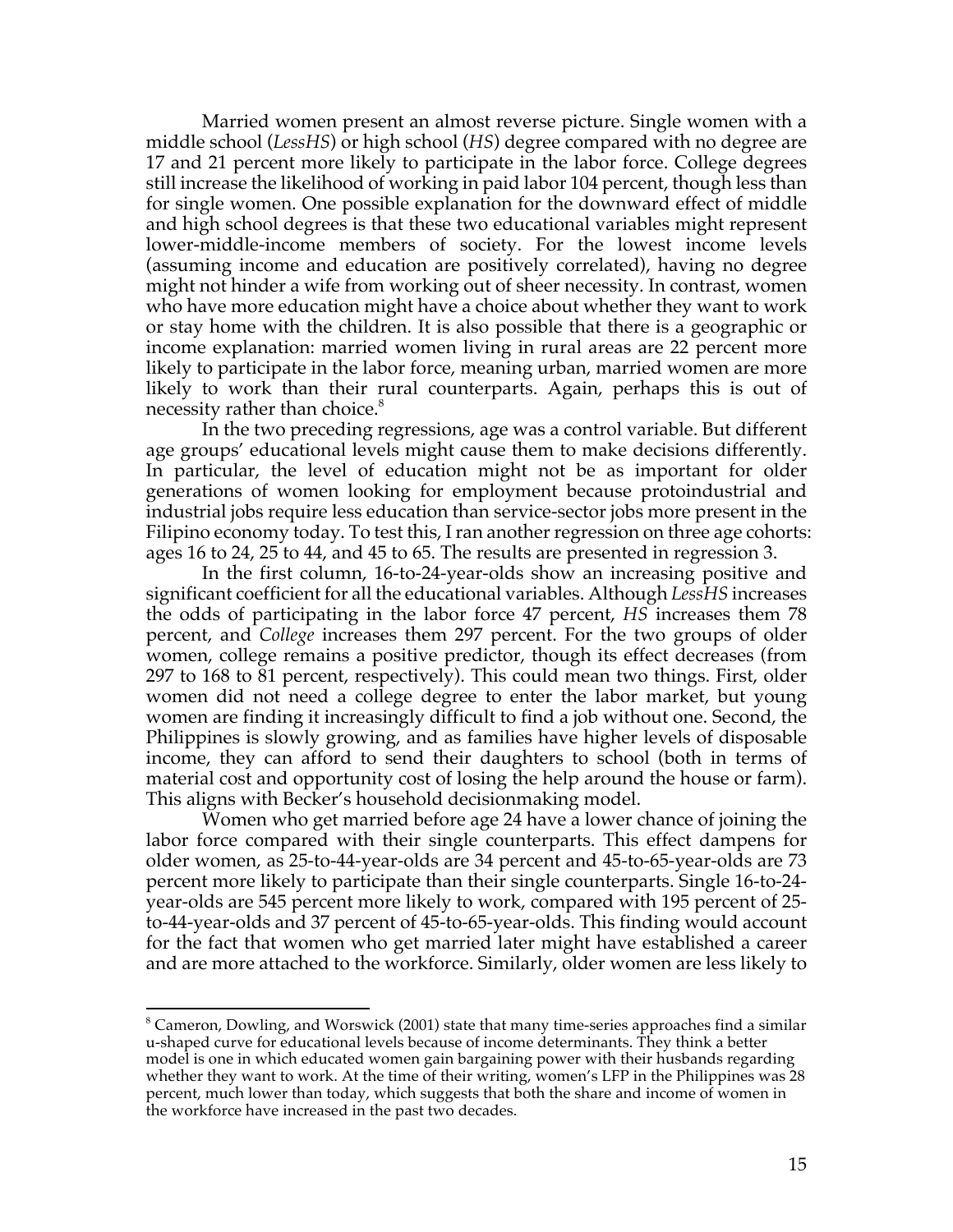have young children and might have more time to work outside the house. For the older two age groups, *LessHS* and *HS* are not statistically significant (except for 45-to-65-year-olds' high school degrees at a 10 percent level), demonstrating that only a college degree consistently predicts LFP for older women. And observing *Urban* once more, younger women who live in urban areas are 130 percent more likely to work in paid labor, while it has no effect on 25-to-44-yearolds and has a significant downward effect on the oldest women. This erratic pattern confirms the initial discussion on the varied effects of urban geography on women's employment.

|                       | Dependent variable: |                         |              |  |
|-----------------------|---------------------|-------------------------|--------------|--|
|                       |                     | $\overline{\text{LFP}}$ |              |  |
|                       | $16 - 24$           | $25 - 44$               | $45 - 65$    |  |
| LessHS                | 1.415***            | 0.996                   | 0.957        |  |
|                       | (0.166)             | (0.0562)                | (0.0453)     |  |
| <b>HS</b>             | $1.781***$          | 0.982                   | $0.917*$     |  |
|                       | (0.195)             | (0.0523)                | (0.0448)     |  |
| College               | 3.965***            | $2.678***$              | 1.813***     |  |
|                       | (0.512)             | (0.169)                 | (0.110)      |  |
| Age                   | 1.886***            | $1.073**$               | 1.387***     |  |
|                       | (0.343)             | (0.0369)                | (0.0760)     |  |
| Age2                  | $0.987***$          | 1.000                   | $0.997***$   |  |
|                       | (0.00440)           | (0.000498)              | (0.000500)   |  |
| Married               | $0.155***$          | $0.339***$              | $0.728***$   |  |
|                       | (0.00864)           | (0.0140)                | (0.0280)     |  |
| Urban                 | $1.295***$          | 0.991                   | $0.673***$   |  |
|                       | (0.0625)            | (0.0305)                | (0.0228)     |  |
| TechGrad              | $0.825*$            | $0.838**$               | $0.830**$    |  |
|                       | (0.0936)            | (0.0679)                | (0.0713)     |  |
| Constant              | $0.000668***$       | 0.437                   | $0.00159***$ |  |
|                       | (0.00123)           | (0.254)                 | (0.00235)    |  |
| Observations          | 9,699               | 23,432                  | 19,180       |  |
| Wald chi <sup>2</sup> | 1576.69             | 1538.95                 | 638.36       |  |
| $Prob > chi^2$        | 0.000               | 0.000                   | 0.000        |  |
| Pseudo $R^2$          | 0.1621              | 0.0663                  | 0.0284       |  |

Regression 3: Age Cohorts, Odds Ratio

Notes: HS = high school; LFP = labor force participation. Robust standard errors are in parentheses.

\*\*\* *p* <0.01; \*\* *p* <0.05; \* *p* <0.1.

#### **6. Is a College Degree the Golden Ticket?**

The three regressions demonstrate the dynamic relationship between human capital and LFP for women in the Philippines. The big take-away is that regardless of marriage, age, geography, and self-selection into educational programs, women who complete college are always significantly more likely than women without a college degree to participate in the labor force. It is important to encourage education at all levels (for reasons other than producing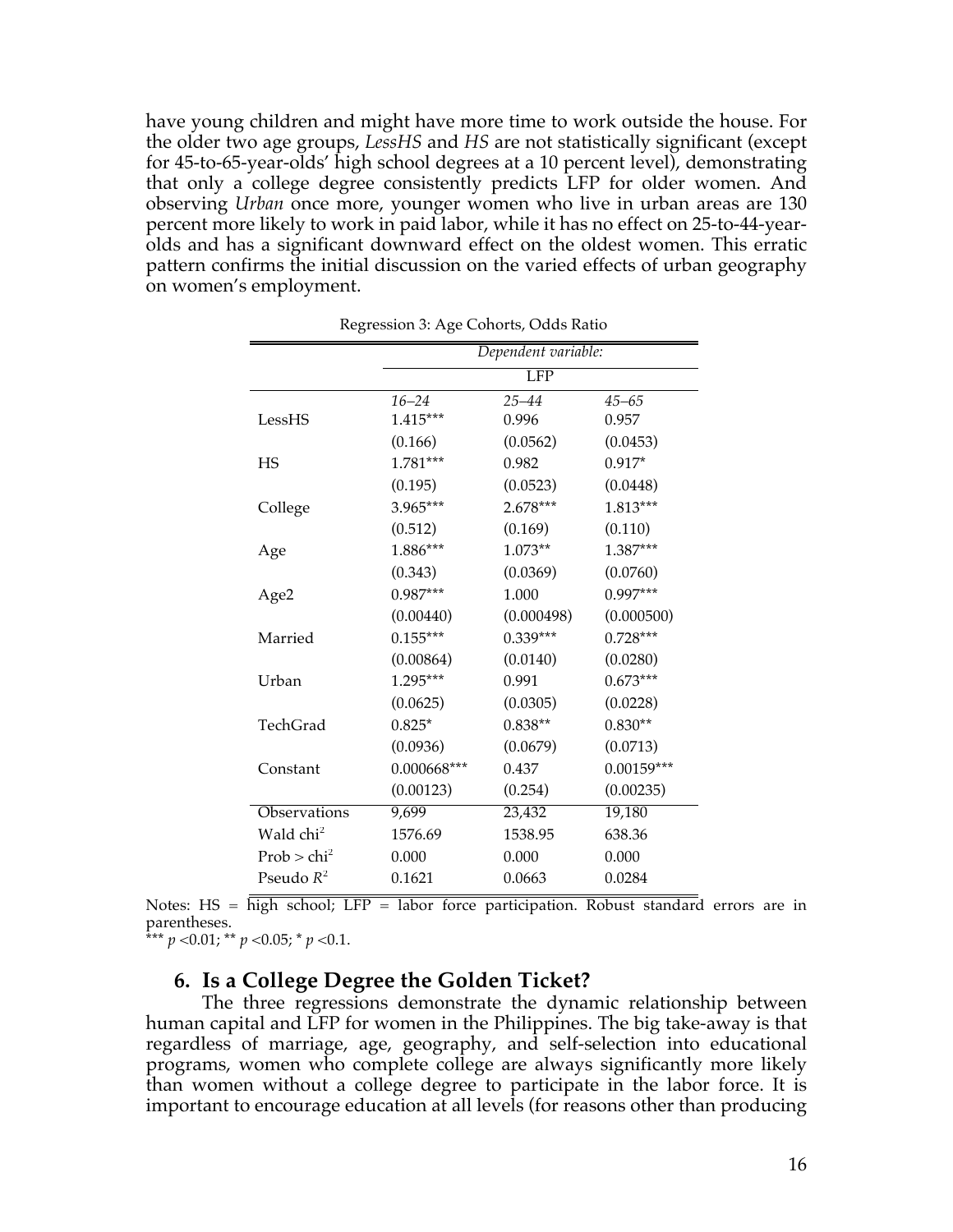skilled workers, such as having a well-informed society), but college helps women enter and remain in the labor market, even when married. And for younger women, all degrees are significant.

It might be the case that women are working more, and the causality of the relationship is reversed—that is, the increase in women working results in their desire to be more educated and become more successful—but the direction of causality does not affect the fact that women at the highest educational levels are associated with higher chances of working. In this paper, I have controlled for variables that would skew the data.

For married women especially, having a college degree could open up their choices within and outside the household. What is key for women's development is not whether women work, but whether women have the choice to work. Education gives women that choice. Parity between men and women in the paid labor force would not necessarily help women if women were forced to work (because of either financial constraints or societal expectations). On the flip side, having more women working at home can benefit society if they want to spend more time with their families and children. Labor market decisions, however interesting and useful for researchers and policymakers, are ultimately a personal choice to be encouraged, not expected. I hope this study sheds light on how women in a developing country make decisions about their time and money.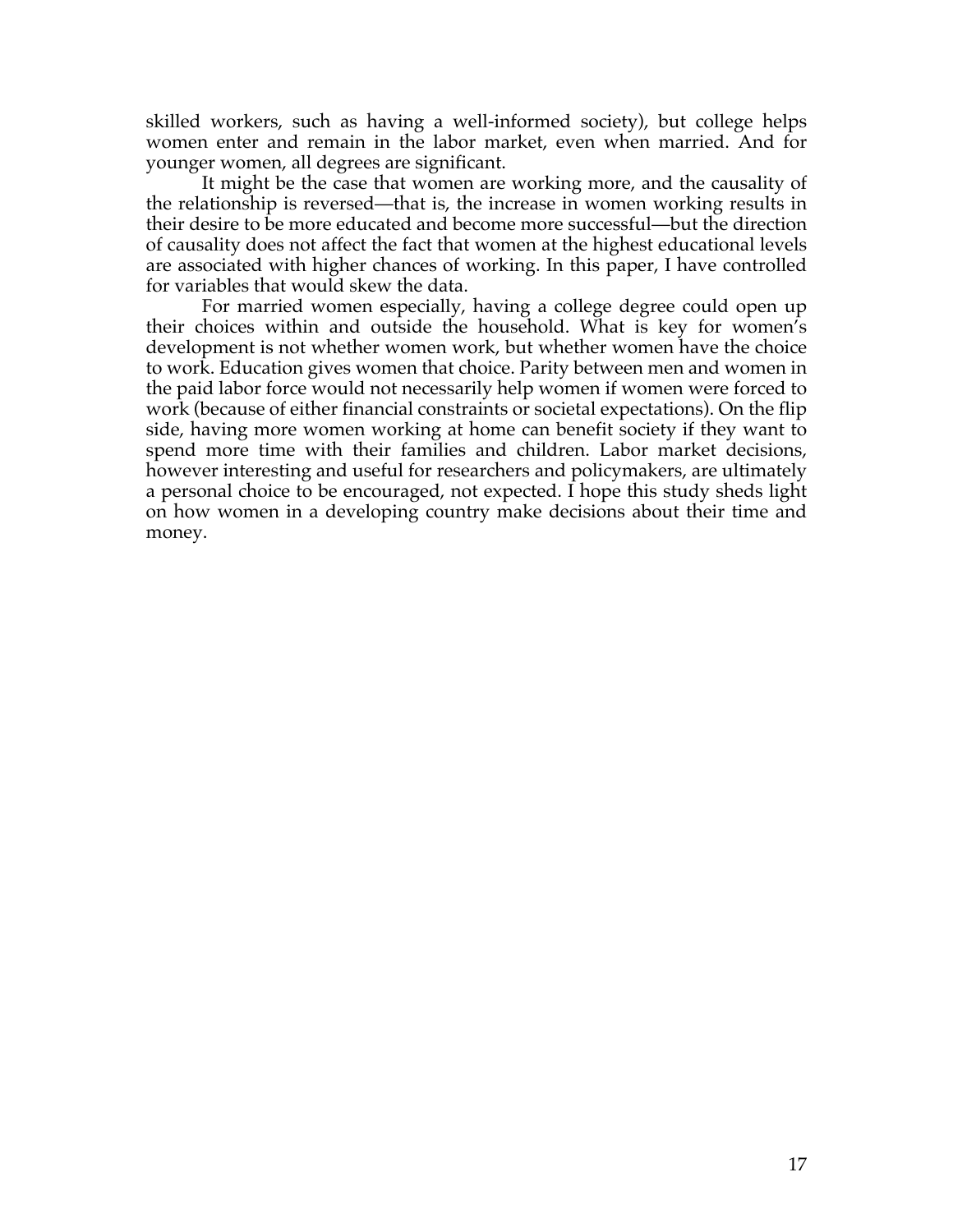## **7. Appendix**

|                         |                     | rependent in Buseline negression |               |               |               |
|-------------------------|---------------------|----------------------------------|---------------|---------------|---------------|
|                         | Dependent variable: |                                  |               |               |               |
|                         |                     |                                  | LFP           |               |               |
|                         | (1)                 | (2)                              | (3)           | (4)           | (5)           |
| LessHS                  | $-0.0721**$         | $-0.0591*$                       | $-0.00236$    | 0.00885       | 0.00705       |
|                         | (0.0329)            | (0.0328)                         | (0.0345)      | (0.0346)      | (0.0346)      |
| HS                      | $-0.0194$           | 0.0298                           | 0.0112        | 0.0375        | 0.0252        |
|                         | (0.0306)            | (0.0312)                         | (0.0328)      | (0.0335)      | (0.0336)      |
| College                 | $0.972***$          | $1.003***$                       | $0.878***$    | $0.913***$    | $0.910***$    |
|                         | (0.0377)            | (0.0385)                         | (0.0398)      | (0.0408)      | (0.0408)      |
| Age                     |                     | $0.0654***$                      | $0.160***$    | $0.160***$    | $0.160***$    |
|                         |                     | (0.00459)                        | (0.00523)     | (0.00523)     | (0.00523)     |
| Age <sup>2</sup>        |                     | $-0.000720***$                   | $-0.00180***$ | $-0.00180***$ | $-0.00180***$ |
|                         |                     | $(5.73e-05)$                     | $(6.43e-05)$  | $(6.43e-05)$  | $(6.43e-05)$  |
| Married                 |                     |                                  | $-1.072***$   | $-1.079***$   | $-1.078***$   |
|                         |                     |                                  | (0.0260)      | (0.0262)      | (0.0262)      |
| Urban                   |                     |                                  |               | $-0.0839***$  | $-0.0857***$  |
|                         |                     |                                  |               | (0.0206)      | (0.0206)      |
| TechGrad                |                     |                                  |               |               | $-0.184***$   |
|                         |                     |                                  |               |               | (0.0528)      |
| Constant                | $0.259***$          | $-1.087***$                      | $-2.151***$   | $-2.139***$   | $-1.953***$   |
|                         | (0.0272)            | (0.0887)                         | (0.0942)      | (0.0943)      | (0.108)       |
| Observations            | 52,311              | 52,311                           | 52,311        | 52,311        | 52,311        |
| Wald chi <sup>2</sup>   | 1278.03             | 1501.7                           | 3112.58       | 3111.7        | 3116.61       |
| Prob > chi <sup>2</sup> | 0.000               | 0.000                            | 0.000         | 0.000         | 0.000         |
| Pseudo $R^2$            | 0.0234              | 0.028                            | 0.0594        | 0.0597        | 0.0599        |

Appendix A: Baseline Regression

Notes: HS = high school; LFP = labor force participation. Robust standard errors are in parentheses.

\*\*\* *p* <0.01; \*\* *p* <0.05; \* *p* <0.1.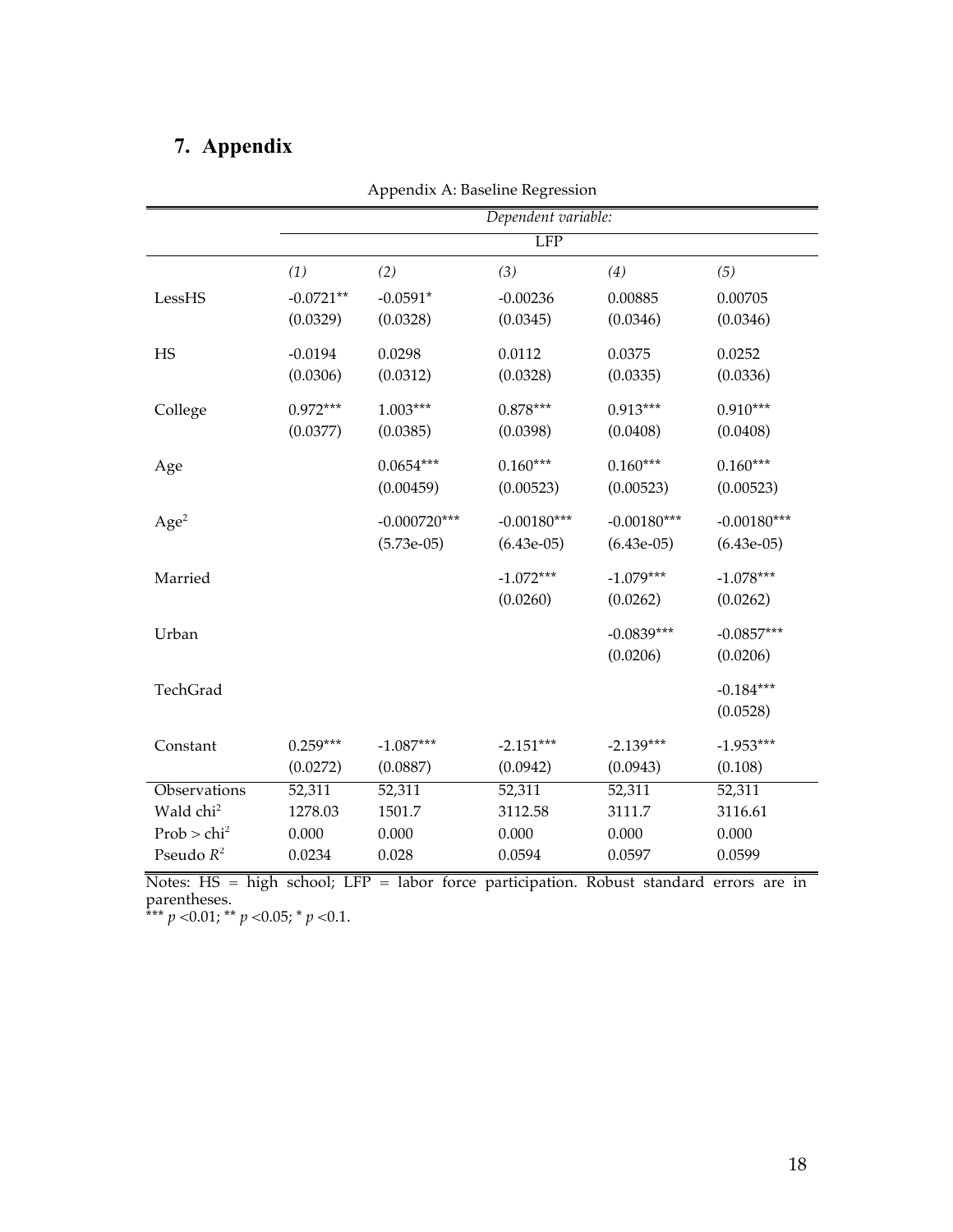|                       | Dependent variable: |               |  |  |
|-----------------------|---------------------|---------------|--|--|
|                       | LFP                 |               |  |  |
|                       | Single              | Married       |  |  |
| LessHS                | $0.829***$          | $-0.155***$   |  |  |
|                       | (0.0962)            | (0.0391)      |  |  |
| HS                    | $1.069***$          | $-0.190***$   |  |  |
|                       | (0.0851)            | (0.0384)      |  |  |
| College               | $1.931***$          | $0.713***$    |  |  |
|                       | (0.0950)            | (0.0481)      |  |  |
| Age                   | $0.112***$          | $0.210***$    |  |  |
|                       | (0.0126)            | (0.00696)     |  |  |
| Age <sup>2</sup>      | $-0.00157***$       | $-0.00222***$ |  |  |
|                       | (0.000173)          | $(8.25e-05)$  |  |  |
| Urban                 | $0.398***$          | $-0.195***$   |  |  |
|                       | (0.0462)            | (0.0246)      |  |  |
| TechGrad              | $-0.247**$          | $-0.198***$   |  |  |
|                       | (0.113)             | (0.0659)      |  |  |
| Constant              | $-1.880***$         | $-4.060***$   |  |  |
|                       | (0.243)             | (0.157)       |  |  |
| Observations          | 11,517              | 35,985        |  |  |
| Wald chi <sup>2</sup> | 778.3               | 1967.49       |  |  |
| $Prob > chi^2$        | 0.000               | 0.000         |  |  |
| Pseudo $R^2$          | 0.0691              | 0.0541        |  |  |

Appendix B: Single and Married Women

Notes: HS = high school; LFP = labor force participation. Robust standard errors are in parentheses.

\*\*\* *p* <0.01; \*\* *p* <0.05; \* *p* <0.1.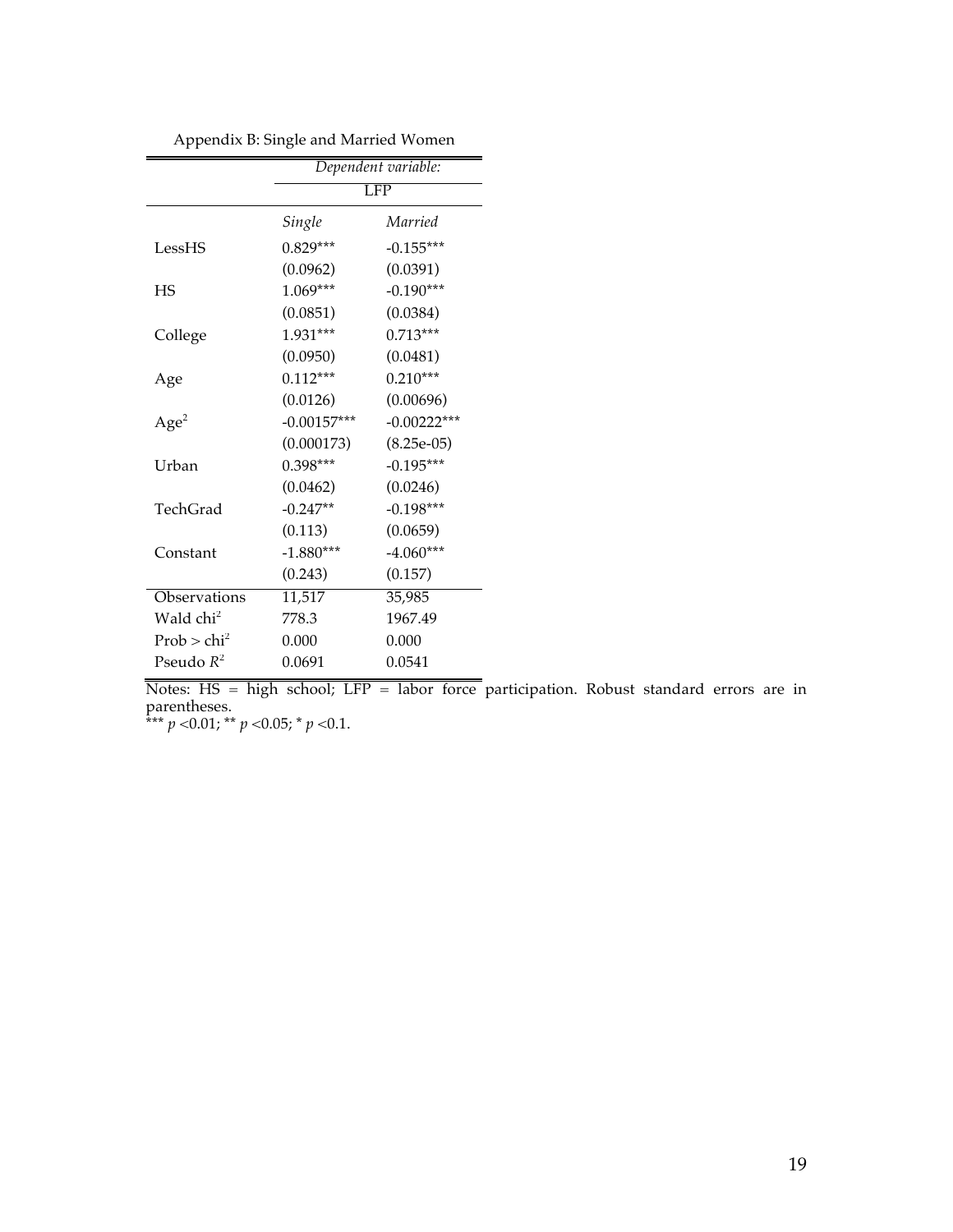|                       | . .          |                     |               |
|-----------------------|--------------|---------------------|---------------|
|                       |              | Dependent variable: |               |
|                       |              | LFP                 |               |
|                       | $16 - 24$    | $25 - 44$           | $45 - 65$     |
| LessHS                | $0.347***$   | $-0.00432$          | $-0.0442$     |
|                       | (0.117)      | (0.0564)            | (0.0474)      |
| <b>HS</b>             | $0.577***$   | $-0.0178$           | $-0.0861*$    |
|                       | (0.110)      | (0.0532)            | (0.0488)      |
| College               | 1.378***     | $0.985***$          | $0.595***$    |
|                       | (0.129)      | (0.0629)            | (0.0606)      |
| Age                   | $0.634***$   | $0.0703**$          | $0.327***$    |
|                       | (0.182)      | (0.0344)            | (0.0548)      |
| Age <sup>2</sup>      | $-0.0126***$ | $-0.000262$         | $-0.00344***$ |
|                       | (0.00446)    | (0.000499)          | (0.000501)    |
| Married               | $-1.862***$  | $-1.083***$         | $-0.318***$   |
|                       | (0.0556)     | (0.0413)            | (0.0385)      |
| Urban                 | $0.259***$   | $-0.00896$          | $-0.396***$   |
|                       | (0.0483)     | (0.0308)            | (0.0338)      |
| TechGrad              | $-0.193*$    | $-0.177**$          | $-0.187**$    |
|                       | (0.113)      | (0.0811)            | (0.0859)      |
| Constant              | $-7.312***$  | $-0.827$            | $-6.447***$   |
|                       | (1.841)      | (0.581)             | (1.484)       |
| Observations          | 9,699        | 23,432              | 19,180        |
| Wald chi <sup>2</sup> | 1576.69      | 1538.95             | 638.36        |
| $Prob > chi^2$        | 0.000        | 0.000               | 0.000         |
| Pseudo $R^2$          | 0.1621       | 0.0663              | 0.0284        |

Appendix C: Age Cohorts

Notes: HS = high school; LFP = labor force participation. Robust standard errors are in parentheses.

\*\*\* *p* <0.01; \*\* *p* <0.05; \* *p* <0.1.